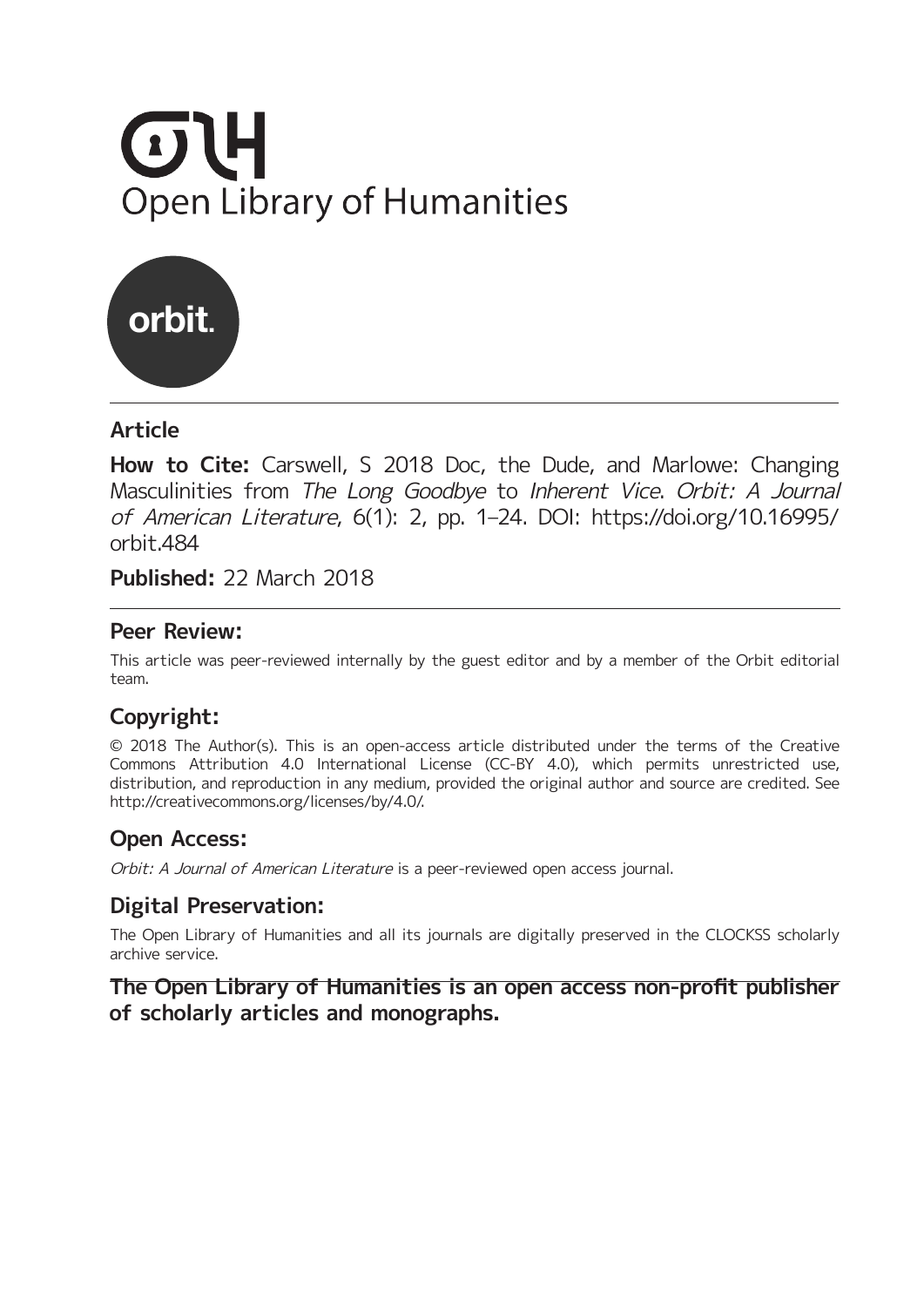

Carswell, S 2018 Doc, the Dude, and Marlowe: Changing Masculinities from The Long Goodbye to Inherent Vice. Orbit: A Journal of American Literature, 6(1): 2, pp. 1–24. DOI:<https://doi.org/10.16995/orbit.484>

### **ARTICLE**

# Doc, the Dude, and Marlowe: Changing Masculinities from The Long Goodbye to Inherent Vice

Sean Carswell California State University, Channel Islands, US [sean.carswell@csuci.edu](mailto:sean.carswell@csuci.edu)

Inherent Vice is rich with intertextual allusions to both Raymond Chandler's Philip Marlowe novels and the Coen brothers' film The Big Lebowski. All three works follow a private eye into the hidden worlds of wealth and corruption in Los Angeles. All three utilize similar character archetypes and detective story tropes. All three employ comparable plot structures. Inherent Vice uses these previous texts so flagrantly that the novel goes beyond simple intertextual allusions and employs a form of intertextuality that Christian Moraru terms "rewriting." Inherent Vice polemically rewrites its source material, specifically renegotiating Chandler's and the Coens' constructions of masculinity. Utilizing both Moraru's theory of postmodern rewriting and Judith Butler's notions of gender performativity, this essay explores Doc Sportello as a new construction of masculinity, one who exists in opposition to Chandler's Philip Marlowe and The Big Lebowski's Dude.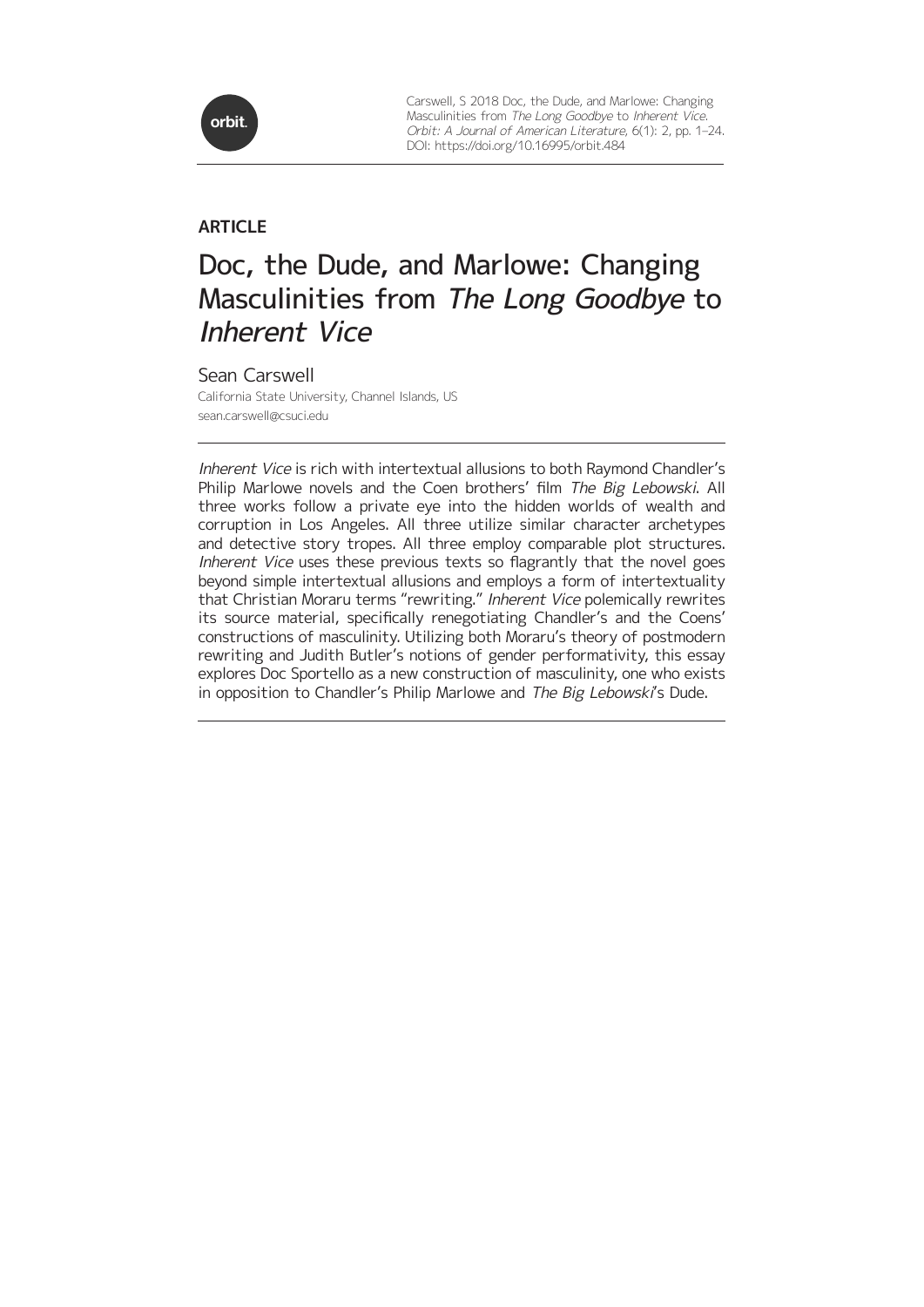### **1. Intertextuality, Rewriting, and Gender**

Upon its release in 2009, several reviewers of Thomas Pynchon's *Inherent Vice* noted the similarities between the novel and both Raymond Chandler's Philip Marlowe novels and the Coen brothers' film *The Big Lebowski*. 1 Some reviewers commended Pynchon for creating a pastiche of Chandler's work or for taking *The Big Lebowski* further. Other reviewers argued that Pynchon's blending of postmodern fiction and the tropes of a detective novel was a failed experiment. The mere fact that so many reviewers began the discussion of the novel with Pynchon's pastiche suggests that there is something significant in the similarities between Pynchon's novel and the works with which he seems to be in dialogue. Authors tend to reveal a great deal by what they choose to keep and what they choose to change from their source material. A close examination of Pynchon's interplay with the tropes of detective fiction and his deviating from the form's conventions afford a deeper understanding of the novel and Pynchon's construction of masculinity.

The first step in understanding the negotiations of masculinity in the novel lies in an exploration beyond pastiche and into the specific form of intertextuality that Christian Moraru dubbed "rewriting." Moraru's use of the term rewriting denotes

<sup>1</sup> Robert Sheffield, in his *Rolling Stone* review "The Bigger Lebowski," mentions both Chandler and the Coens. First, he characterizes the novel as "shaggy-dog stoner noir in the style of *The Big Lebowski*" (38). Later, he writes, "A master of pastiche, Pynchon is working this time in the mode of the hard-boiled detective novel à la Raymond Chandler" (38). Richard Lacayo's *Time* review describes Doc Sportello as "George Carlin as Philip Marlowe" (60). Lacayo also describes the novel as "second-tier Pynchon," adding "there's not much here that's new" (60). Robert McLaughlin, in the *Review of Contemporary Fiction*, begins his mostly-positive review, "Imagine a Raymond Chandler novel, but instead of gritty, black-and-white WWII-era Los Angeles, we have smoggy, over-developed LA in 1970" (163). David Flusfeder, in his largely-dismissive *New Statesman* review "Chandler in Flares," laments, "[W] hereas Chandler once admitted that whenever he didn't know how to advance his plot, he'd have a man walk through a doorway holding a gun, Pynchon just has his detective fire up another joint" (43). Louis Menand's *New Yorker* review, "Soft-Boiled" (which I discuss in more detail below), begins with a discussion of Chandler's fiction and advises readers to think of *Inherent Vice* as "*The Big Sleep* as told by the hippy-dippy weatherman," adding, "Whether you think it's funny depends a little on whether you think Cheech and Chong and the hippy-dippy weatherman are funny for more than about two minutes" (74). Walter Kirn, in his *New York Times* pan of *Inherent Vice*, calls Doc "a psychedelic homage to Dashiell Hammett and Raymond Chandler" and "a literary joke" (BR 9). Sheffield, Lacayo, McLaughlin, Flusfeder, Menand, and Kirn are six reviewers among many who read *Inherent Vice* as a pastiche of *The Big Lebowski*, Chandler novels, or both.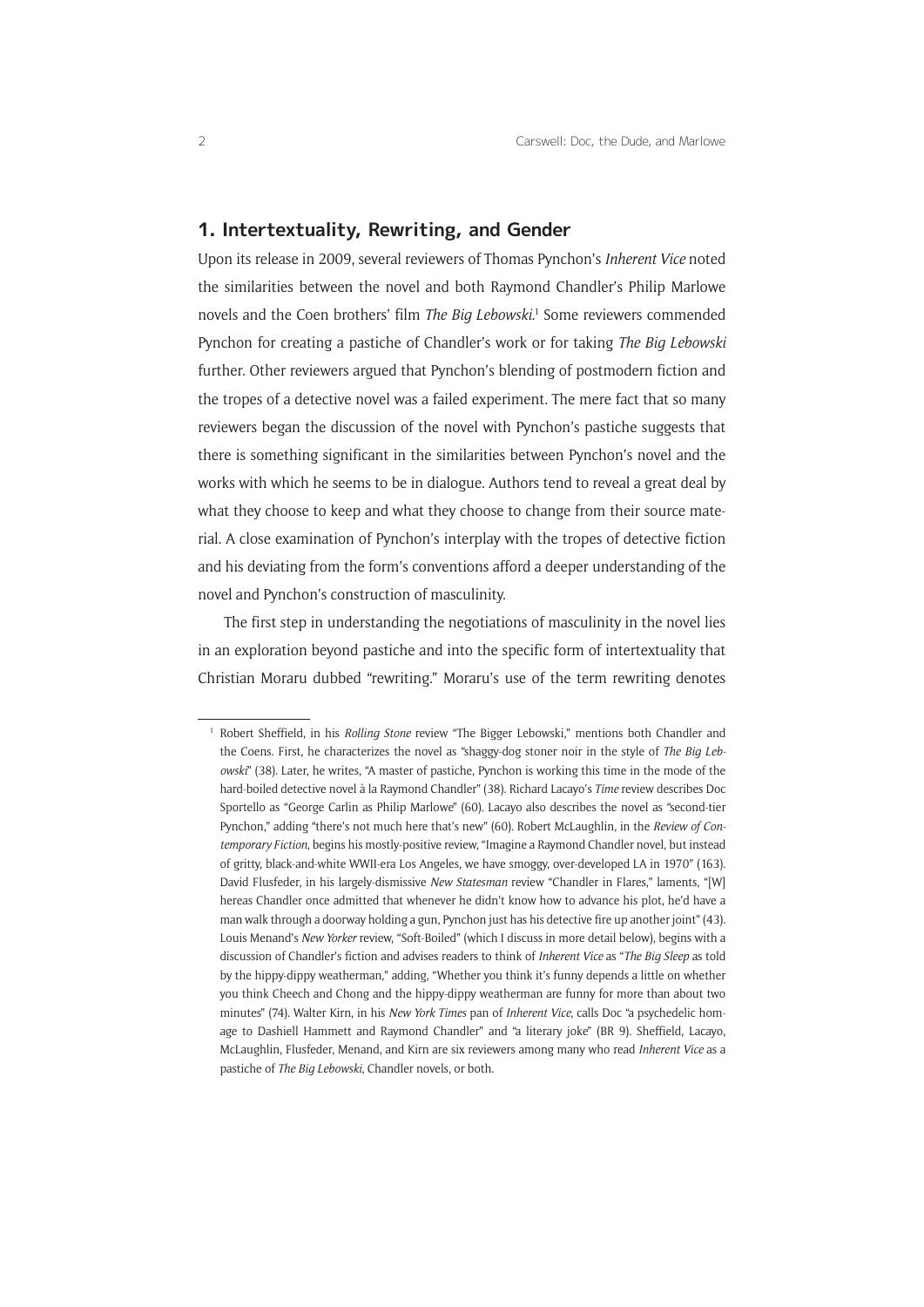the practice of utilizing so many key elements of a previously-written, canonical text that similarities between the rewritten text and the original appear both deliberate and polemical. In *Rewriting: Postmodern Narrative and Cultural Critique in the Age of Cloning*, Moraru clarifies, "Rewriting does not equal intertextuality" (19). To be clear, all rewriting is intertextual, but all intertextuality is not rewriting. While a comprehensive history of intertextuality is beyond the scope of this essay, a brief foray into the theory would help situate Moraru's concept of rewriting into the field. The notion that a new text relates to previously created texts in a variety of ways and that this relationship shapes the meaning of the new text dates back to at least the Russian Formalists of the early twentieth century. Julia Kristeva's work with Mikhail Bakhtin's central ideas in her essay "Word, Dialogue and Novel" gives rise to the term intertextuality. Kristeva summarizes one of Bakhtin's core tenets by stating, "[L]iterary structure does not simply *exist* but is generated in relation to *another* structure" (35–6). For Kristeva, this relationship challenges the notion that a word has a fixed or static meaning. Meaning is instead formed through a discourse among "the writer, the addressee (or the character) and the contemporary or earlier cultural context" (36). A writer, then becomes situated in a society and a cultural history. Much as Roland Barthes argues in "The Death of the Author," authorship, or the total authority of the author, is surrendered in some respect to language, to the flexibility of the concepts that create the signified in relation to every signifier. For Kristeva, the concepts creating the signified are dynamic depending on not only society and history, but on the "vertical" dimension of language, the ways in which the word relates to a cultural or literary body. Kristeva argues, "The only way a writer can participate in history is by transgressing this abstraction through a process of reading-writing; that is, through the practice of a signifying structure in relation or opposition to another structure" (36). Moraru is similarly concerned with a writer engaging in a literary corpus, specifically when that writer does so self-consciously and polemically. However, Moraru's focus is very different from Kristeva's. While both develop from intertextual theory, Moraru performs postmodern literary analysis on complete texts and Kristeva is a linguist examining meaning in specific words from a traditional structuralist model.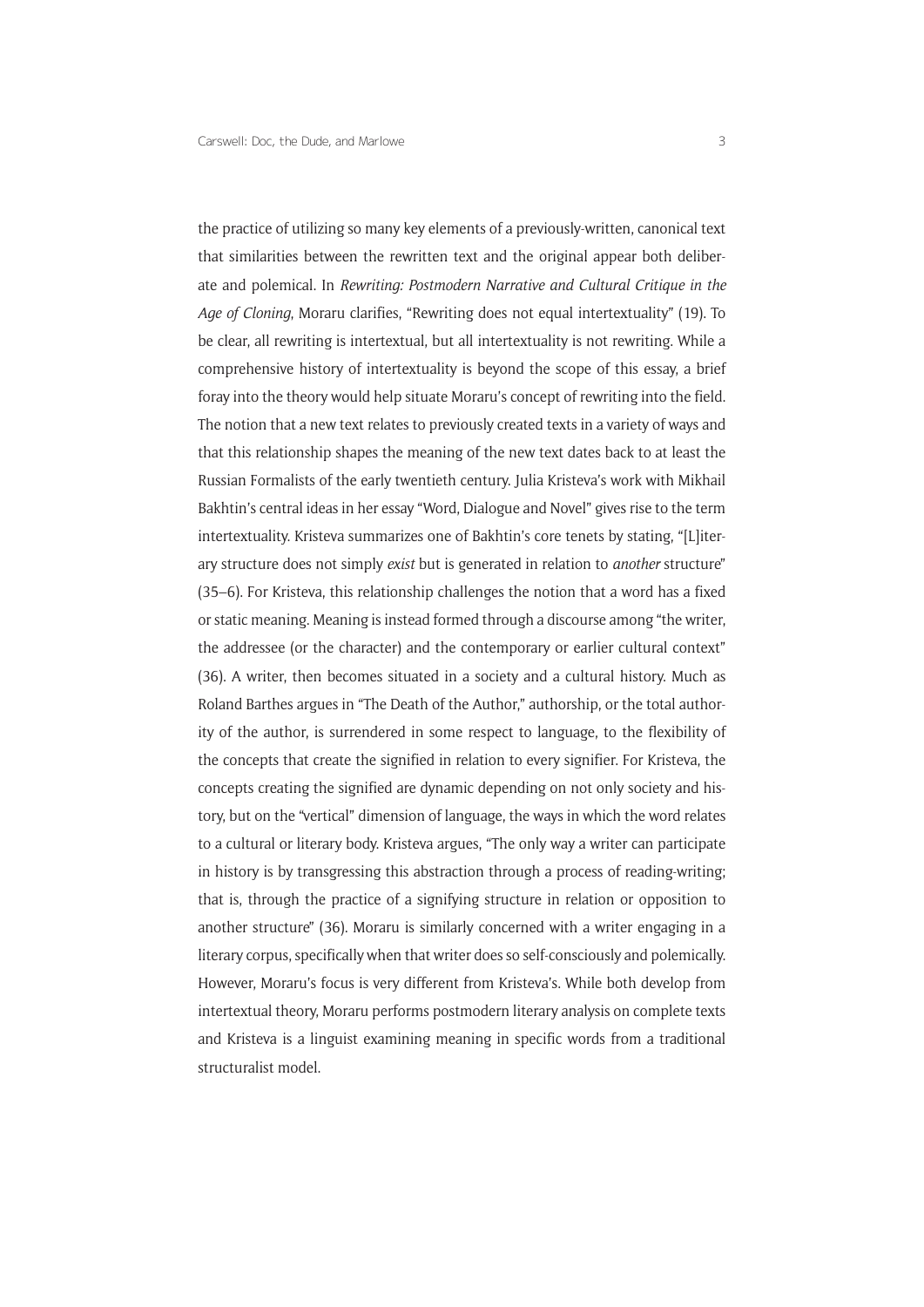Moraru owes a further debt to Stephen Greenblatt's "The Circulation of Social Energy." Greenblatt is also performing literary analyses on complete texts and is similarly concerned with how these texts develop from the literary corpus. For Greenblatt, "literature professors are salaried, middle-class shamans" (1) speaking to the dead through textual traces. He begins by "taking seriously the collective production" of language, literary pleasures, and texts (4). To do so, he must shrink the notion of total authority from the author. Like Kristeva, he must recognize that all literature works in relation to not only history and society, but to a body of literature. For Greenblatt, literature produces a "social energy," which, at the minimum, is able to transcend certain material conditions of gender, class, and time periods to move people to laughter, to tears, to pain, to pleasure, etc. Greenblatt investigates how this social energy develops in texts and ties various texts together. "The textual traces," according to Greenblatt, "were made by moving certain things—principally ordinary language but also metaphors, ceremonies, dances, emblems, items of clothing, well-worn stories, and so forth—from one culturally demarcated zone to another" (7). Following these textual traces leads Greenblatt to surmise that "there is very little pure invention in culture" (13).2

<sup>&</sup>lt;sup>2</sup> There are numerous and varied approaches to intertextuality. A full exploration of them all is beyond the scope of this essay, but, were it feasible, a more complete exploration would show Moraru's approaches to rewriting as one among many voices theorizing intertextuality. Readers may wish to consult: Linda Hutcheon, *A Theory of Parody: The Teachings of Twentieth-Century Art Forms* (New York: Methuen, 1985), p. 37; Brian McHale, *Constructing Postmodernism* (New York: Routledge, 1992), 229–235; Fredric Jameson, *Postmodernism, or, The Cultural Logic of Late Capitalism* (Durham: Duke UP, 1991), 16–19; Stephen Slemon, "Modernism's Last Post," in *A Postmodern Reader*, ed. by Joseph Natoli and Linda Hutcheon (Albany: State U of New York P, 1993), 426–439; Paul Maltby, *Visionary Moment: a Postmodern Critique* (Albany: State U of New York P, 2002), 48–53; Gérard Genette, *Palimpsests: Literature in the Second Degree*, trans. by Channa Newman and Claude Doubinsky (Lincoln: University of Nebraska Press, 1997); Michael Riffaterre, *Semiotics of Poetry* (Bloomington: Indiana University Press, 1978); Julia Kristeva, *Semeiotike: Recherches Pour Une Sémanalyse* (Paris: Seuil, 1969); Roland Barthes, 'An Introduction to the Structural Analysis of Narrative', trans. by Lionel Duisit, *New Literary History*, 6.2 (1975), 237–72 [<https://doi.org/10.2307/468419>](https://doi.org/10.2307/468419); Harold Bloom, *Poetry and Repression* (New Haven: Yale University Press, 1976); Harold Bloom, *The Anxiety of Influence: A Theory of Poetry* (Oxford: Oxford University Press, 1979); Ulrich Broich, 'Intertextuality', in *International Postmodernism*, ed. by Hans Bertens and Douwe Fokkema (Amsterdam: John Benjamins Publishing Co., 1997), 249–55.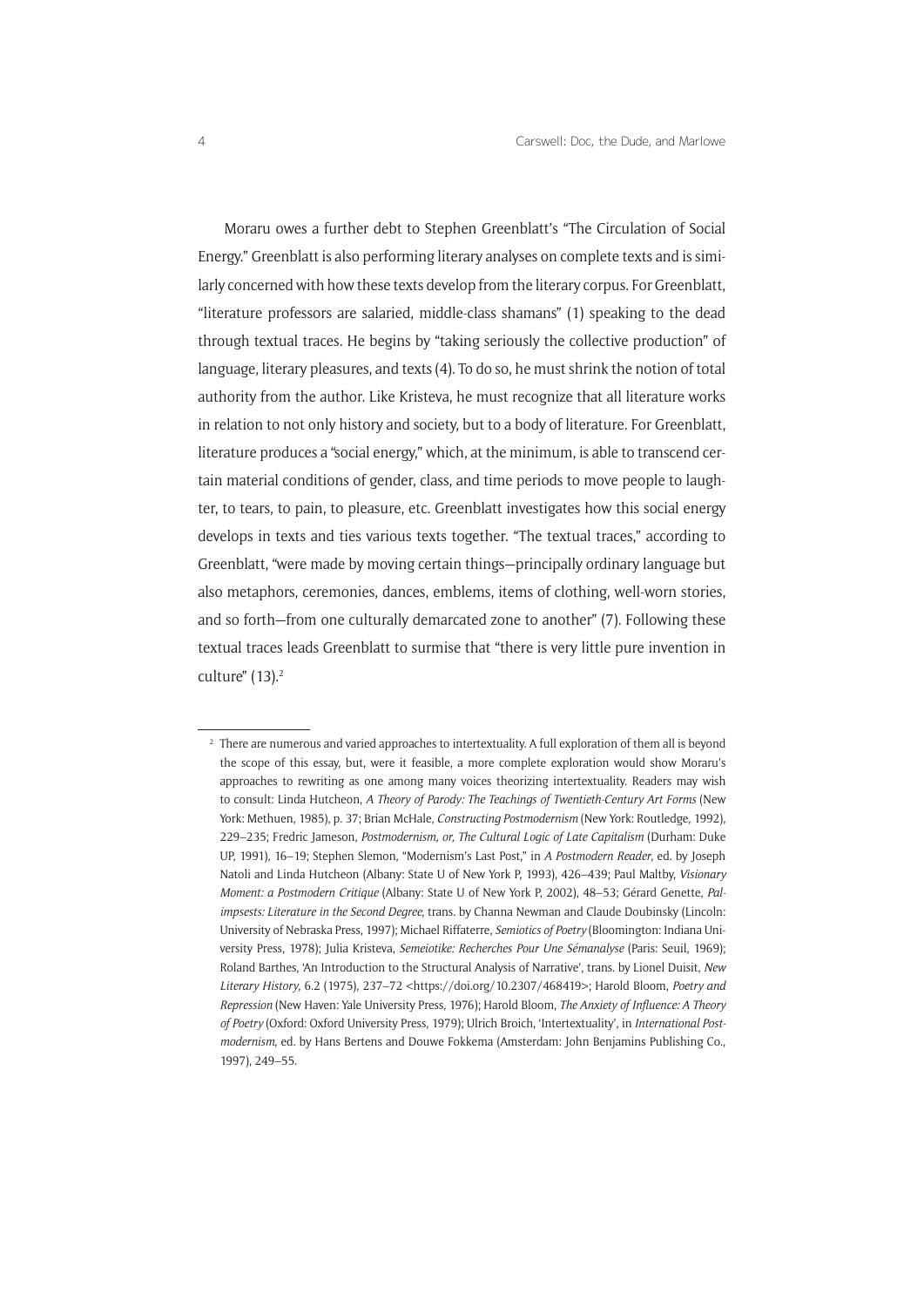Similarly, Moraru defines rewriting as "an intertextual form that entails a strong tie to 'chronologically prior works,' the 'trace' of which is discernable in the text" (19). However, for Moraru, rewriting goes beyond cultural traces that expand the signified of a given signifier or create a social energy that helps explain a literary work's broad appeal. Rewriting instead "is marked by the author as an 'intentional' presence rather than as an elusive, faint 'echo'" (19). Moraru theorizes rewriting "as a 'flagrant' retelling of identifiable literary tales" (17). Thus, for a work to be a rewriting and not merely intertextual, the work must contain traces that are obvious, that link in recognizable ways to specific texts, and that are hinted at in some way by the author as deliberate. Moraru's concept of rewriting can be a particularly useful tool when studying the work of Thomas Pynchon who, as Linda Hutcheon argues, weaves intertextual traces through his "historiographical metafiction"<sup>3</sup> and who, as Brian McHale demonstrates, "poaches" the popular genres of the historical periods in which his novels are set. Rewriting becomes an even more useful theoretical model when specifically discussing Pynchon's *Inherent Vice*, which seems to be a flagrant, intentional reconstruction of Raymond Chandler's *The Long Goodbye*.

This essay will argue, first, that *Inherent Vice* is one of several rewrites of Chandler's Philip Marlowe novels and second, that in the tradition of these rewrites, *Inherent Vice* performs an overt reconstruction of Marlowe's representation of hegemonic masculinity. Moraru clearly and repeatedly argues that rewriting must have an ideological component. A "trace" is not enough. A rewrite must examine the ideology of the previous text—or the text's "mythology," in Moraru's terms—and enter into a conversation with it. This conversation explicitly or implicitly stands in opposition to the source text's ideology and makes an argument for a new mythology. According to Moraru, authors "'wage' rewriting to polemically 'update' a 'familiar story.' To do so, they usually take on the representation of race, gender, or class in the 'model' story and alter it" (9). Race, gender, and class are all essentially ideologies and mythologies. They are socially constructed belief systems that have

<sup>3</sup> See her chapter "Re-presenting the Past" in *The Politics of Postmodernism*, where, among other things, she coins the term "historiographic metafiction."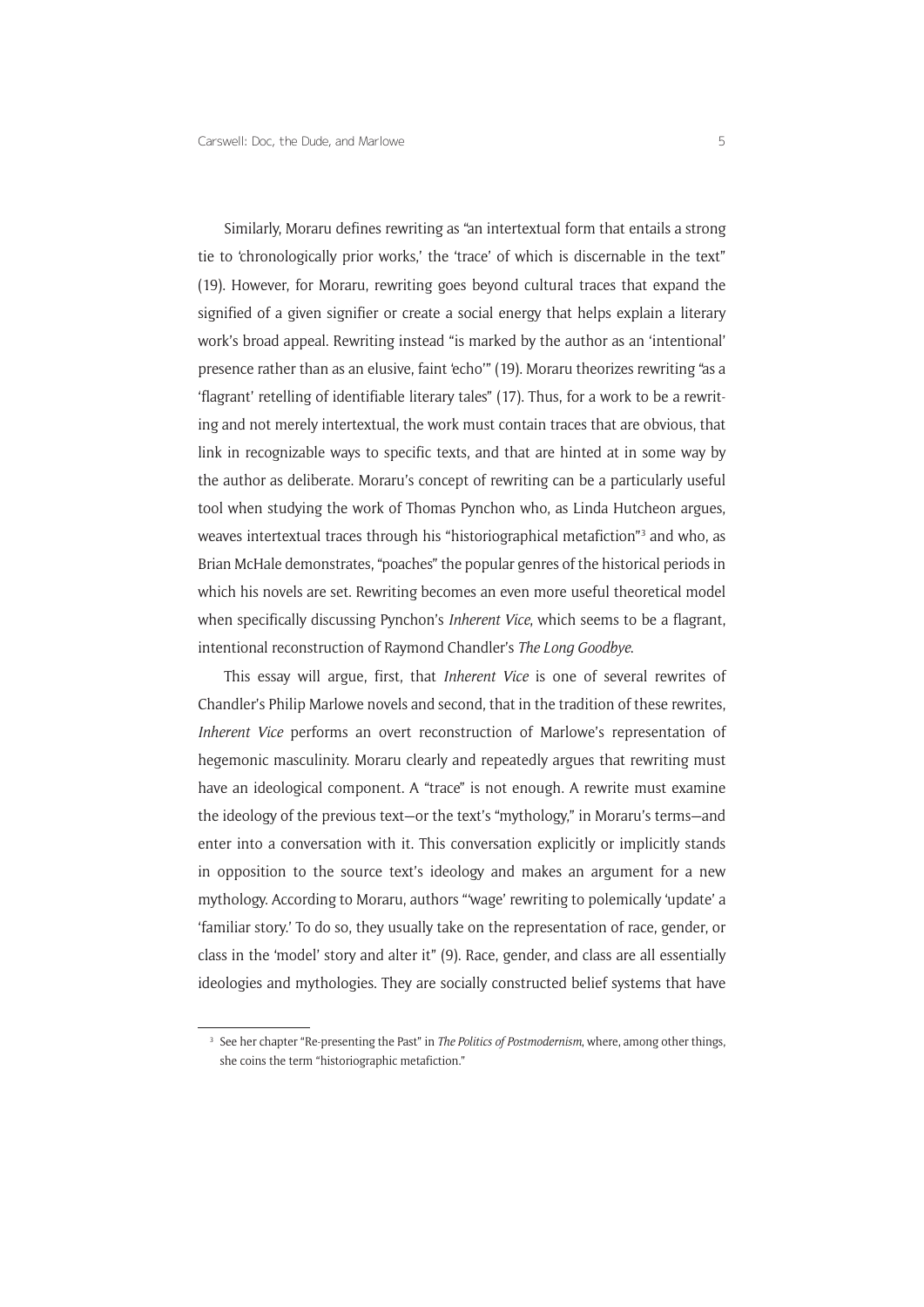the mythological element of seeking to use fiction to explain a phenomenon that is beyond a society's capability to adequately explain. Chandler's *The Long Goodbye* overtly engages in this type of mythmaking, self-consciously seeking to define masculinity through Philip Marlowe's performance of it. Several of the rewrites of Marlowe—from Haruki Murakami's *A Wild Sheep Chase* to Robert Altman's *The Long Goodbye* to the Coens' *The Big Lebowski*—seek to update this performance of masculinity. To a greater—and perhaps more subtle—extent, *Inherent Vice* seeks to write a new myth about masculinity.

Since much of the second half of this essay will examine performances of masculinity, perhaps a few words theorizing masculinity would be helpful here. A comprehensive history of masculinity studies is beyond the scope of this essay, and a short summary should suffice. Most approaches to theorizing masculinity build from feminist studies and grow, specifically, from Simone de Beauvoir's famous statement in *The Second Sex*, "One is not born, but rather becomes, woman" (283). Fundamental to this expression is the notion that, while sex may be a biological fact, gender is not. Gender is instead a series of learned behaviors, and culture—through films, novels, religious texts, church sermons, elementary school practices, basic childrearing, and so on—teaches these behaviors to boys and girls. We all learn how to adopt certain behaviors that enable us to perform socially constructed gender norms. In other words, we learn to act like a man or a woman. "Act" is a key term. We do not learn how to *be* a man or a woman. We learn how to *act* like one. Gender is a performance.

This notion of gender as a performance can be traced back to Judith Butler in *Gender Trouble: Feminism and the Subversion of Identity*. As Butler explains, "There is no gender identity behind the expressions of gender; that identity is performatively constituted by the very 'expressions' that are said to be its results" (33). For Butler, there is no core, inherent, or true gender identity. It is all a series of learned and reinforced behaviors. Butler's primary concern in *Gender Trouble* is the performance of femininity. She expands this focus into queer and trans performances, but spends very little time exploring masculinity itself. There would be no sense of a "Bulterian masculinity." There is only the notion that all gender—masculine, feminine, or otherwise—is a performance.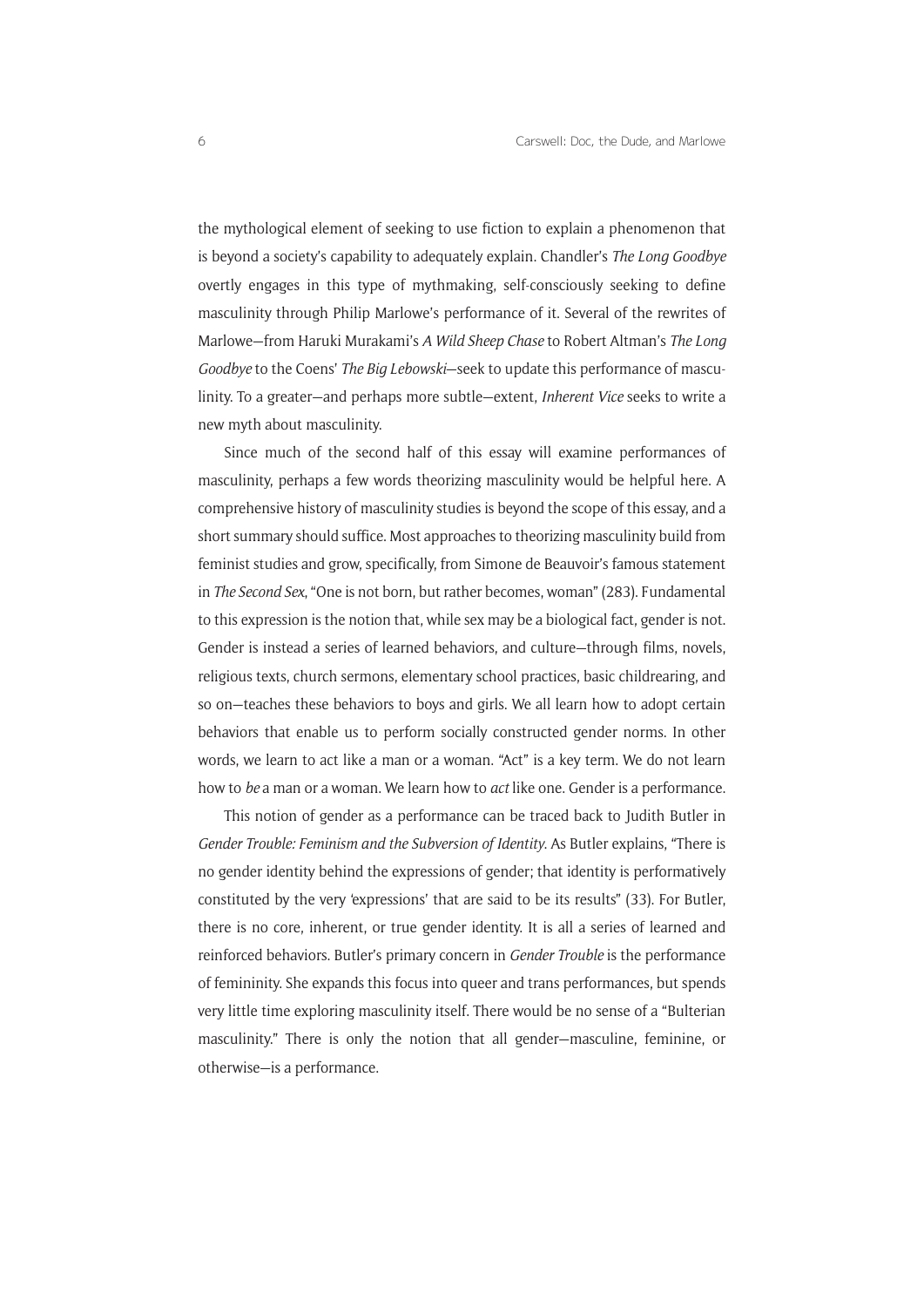Further, gender performances change over time. In *Manhood in America: A Cultural History*, sociologist Michael Kimmel demonstrates that the social and cultural constructions of what makes a man and what performances of masculinity are required of men change and evolve over time. Beginning with the birth of the American republic and continuing until the 1990s, Kimmel characterizes masculinity as a cultural negotiation, a fluid state that enables cultures to mold gender as a way of seeking or maintaining power. Kimmel's more recent books, *Guyland* and *Misframing Men* continue this project well into the twenty-first century. Similarly, British feminist Lynne Segal traces shifting masculinities in the United Kingdom in her work *Slow Motion: Changing Masculinities, Changing Men*. Segal demonstrates a hegemonic masculinity that developed in the Victorian Age as a way of reinforcing the militaristic ideology necessary to maintain an empire, and how that hegemony evolved into the masculine performances required for a contemporary, global marketplace. Segal and Kimmel are far from the only scholars of masculinity to demonstrate that the characteristics defining masculinity shift and change over time. The increasingly expansive fields of gender studies in general and masculinity studies in particular overwhelmingly support de Beauvoir and Butler's assertions that gender is a socially constructed phenomenon.

Both Moraru and Butler operate in large theoretical conversations about intertextuality and gender. Moraru's *Rewriting* and Butler's *Gender Trouble* are two useful tools to demonstrate my principle argument in this essay: Thomas Pynchon's *Inherent Vice* is a rewriting of Raymond Chandler's *The Long Goodbye*, and Pynchon's characterization of Doc Sportello is an ideological renegotiation of the hegemonic masculinity demonstrated by Chandler's Philip Marlowe.

### **2. Rewriting Marlowe**

In *Rewriting*, Moraru observes, "There are highly canonical, widely popular fictions that capture, even give birth to key myths of certain communities. At the same time, they acquire in the long run a communally 'mythic' weight through successive editing, teaching, reading, and related institutionalizing acts" (3). While Raymond Chandler's *The Long Goodbye* may not be the most canonical text, the text is instrumental in constructing the myth of the rugged, individualistic American man who is guided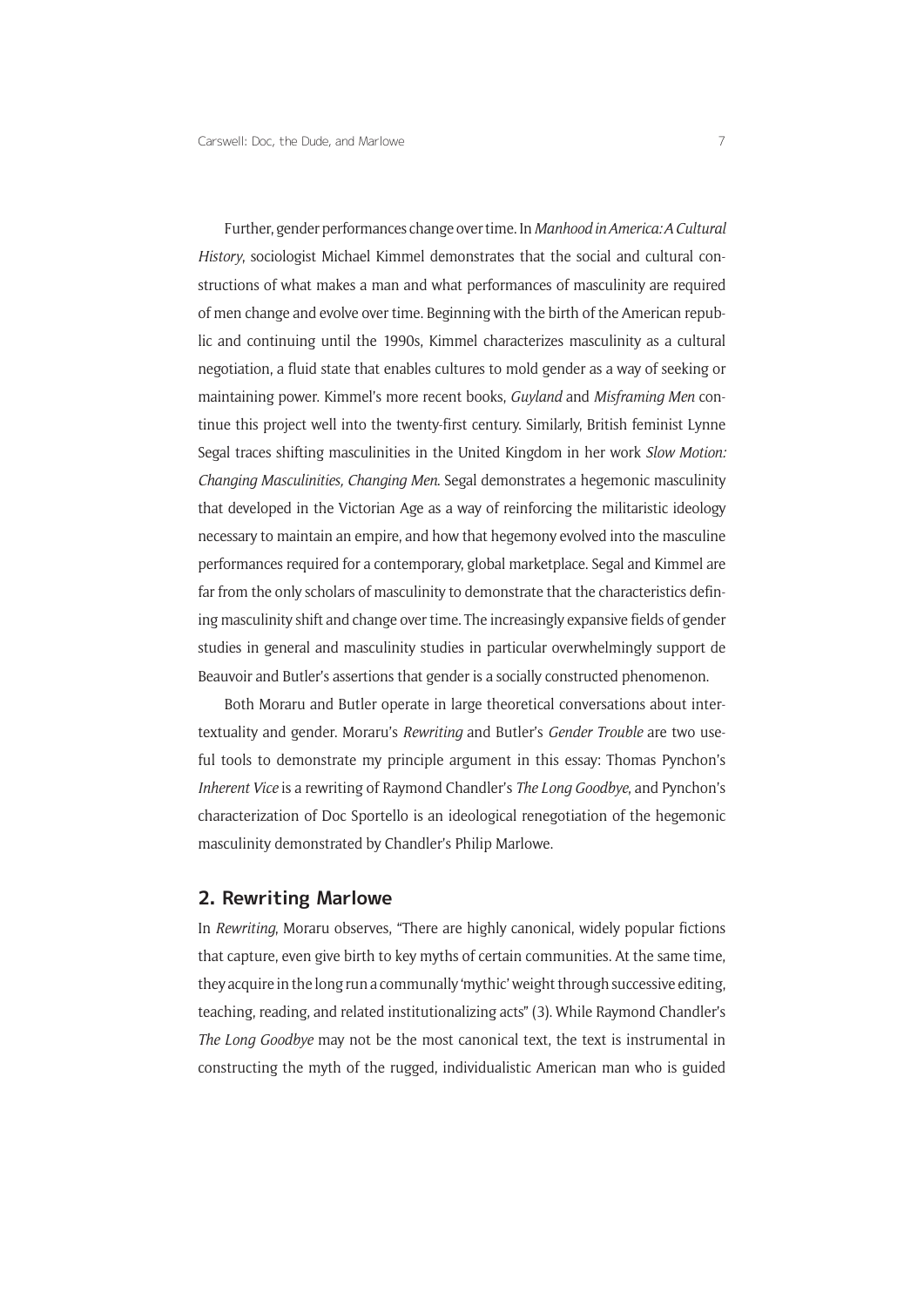by nothing more than his own moral compass. Chandler's novel has been edited and rewritten in numerous and diverse ways, from Haruki Murakami's re-imagining of the novel in *A Wild Sheep Chase* to Robert Altman's adaptation of *The Long Goodbye* (which relocates the novel in the 1970s). One of the most well-known rewritings of *The Long Goodbye* is the Coens' film *The Big Lebowski*. 4 The most evident feature connecting the three aforementioned rewritings of *The Long Goodbye* is the works' negotiations with masculinity.

One of the fundamental criteria for rewriting, as Moraru describes it, is an engagement with cultural mythology. Moraru asserts the texts that are rewritten "are our mythic stories since they 'explain' to us—they represent our *legends*, literally, the founding texts that, etymologically, we are to *read*. They literally *tell* us. They tell (us) who we are and how we have come to be what we are" (8). *The Long Goodbye* and Chandler's other Philip Marlowe novels have become mythological. Philip Marlowe is a legend. He tells men what it means to be a man. We read masculinity in Marlowe. He tells us who men are and how men have come to be that way. Moraru goes on to state, "Thus, re-telling (re-writing) them is serious business" (8). The serious business that Murakami, Altman, and the Coens engage in by rewriting *The Long Goodbye* is the business of reconstructing cultural definitions of masculinity. For Murakami, this engagement takes place in Japan during the boom economy of the 1970s. His unnamed narrator rejects the hegemonic Japanese masculinity myth of the salaryman. He chooses instead independence from any large company, running his own small company and even walking away from that. Like Marlowe, Murakami's narrator launches into an investigation that leads him through the darker side of society, where larger forces of money and corruption act with impunity. Unlike Marlowe, the narrator has little interest in the mystery he is tasked with solving or in issues of

<sup>4</sup> *The Big Lebowski* is a pastiche of two Chandler novels, *The Long Goodbye* and *The Big Sleep*. The Coens allude to *The Big Sleep* specifically with regard to the presentation of Jeffrey Lebowski as a war veteran confined to a wheelchair as an homage to General Sternwood in the novel, as well as Carmen Sternwood's involvement in pornography to support a drug habit, which shows up again in Bunny Lebowski. This essay focuses on *The Long Goodbye* because it has more in common with both *The Big Lebowski* and *Inherent Vice*.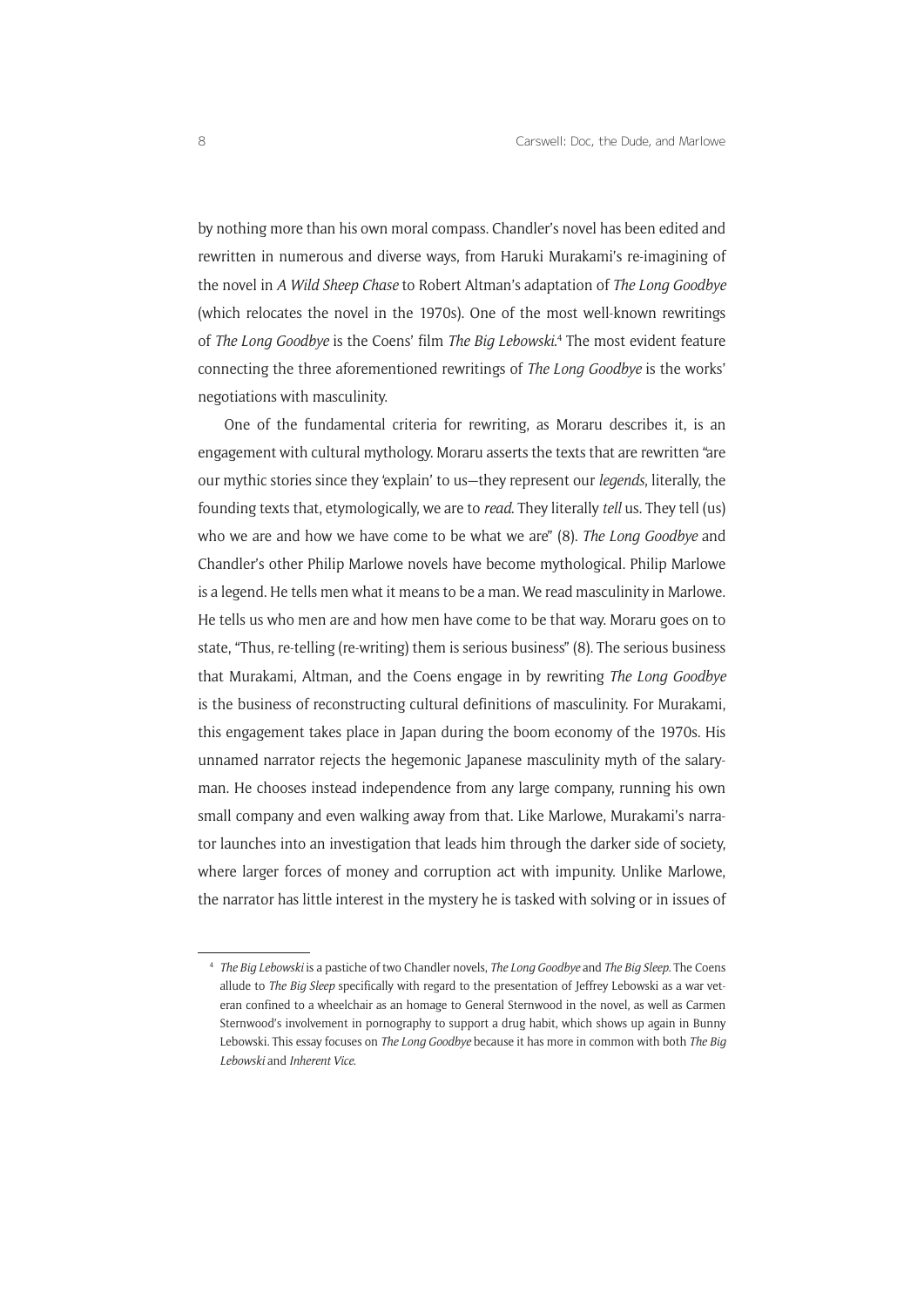justice. He would rather spend time with his girlfriend and play with his cat. Similarly, Altman renegotiates the Marlowe myth by casting Elliott Gould to play Marlowe as more nebbish than tough guy.<sup>5</sup> Like Murakami's narrator, Gould's Marlowe is reluctant to investigate the mystery and prefers spending time with his cat. Altman and Gould's Marlowe deviates so strongly from Chandler's texts and Humphrey Bogart's portrayal of Marlowe in *The Big Sleep* that it can be read as a polemic against that specific performance of masculinity.

While *Inherent Vice*, as a rewriting of the Marlowe myth, covers some common ground with both *A Wild Sheep Chase* and Robert Altman's adaptation of *The Long Goodbye*, the similarities are relatively minor. Pynchon's noticeable and compelling rewriting seems to come in his engagement with *The Long Goodbye* and *The Big Lebowski*. Placing Pynchon's novel in conversation with these texts helps to elucidate the ways in which Pynchon incorporates postmodern rewriting to approach constructions of masculinity.

In his essay "The Synoptic Chandler," Frederic Jameson tells a story about film director Howard Hawks and actor Humphrey Bogart drinking at a bar, arguing about the fate of a character from Chandler's *The Big Sleep*. They could not agree whether the character's death had been a murder, suicide, or some third thing. They called Chandler to ask him, and he could not remember, either. Jameson tells this story to suggest that, in a Raymond Chandler novel, the solution to the mystery is less compelling than the characters and episodes leading up to it. The Coens utilize a similar resolution in *The Big Lebowski*. When the protagonist, the Dude, finally solves the mystery of the kidnapped girl, he calls his friend Walter to help him confront the criminal. The Dude explains his solution and, unlike the dramatic, denouement scenes from Hercule Poirot novels, Walter acknowledges that the Dude has, in fact, solved the mystery, then asks, "But how does all this add up to an emergency?" Further, once Walter and the Dude confront the criminal, he shrugs them off, saying, "You have your story. I have mine." In both cases, the anticlimactic nature of the

<sup>5</sup> See Charles Gregory's review of the film in *Film Quarterly* 26.4, in which he explicates Gould's portrayal of Marlow and refers to the character as a "nebbish."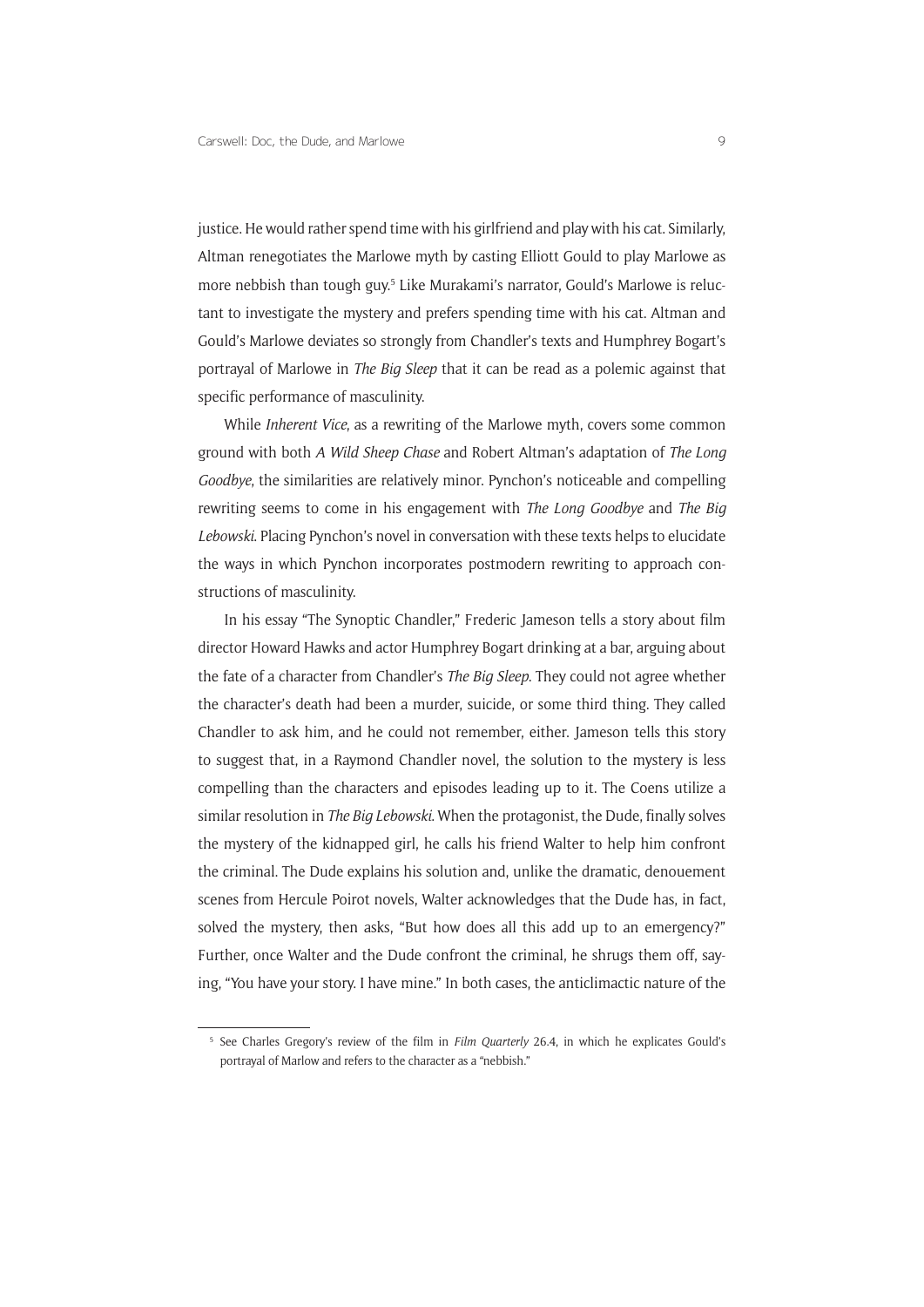solution is highlighted. Likewise, a reader of *Inherent Vice* can very easily forget that Doc is investigating the murder of Glen Charlock. She can forget who killed Charlock. She can even feel satisfied in her continued reading when Mickey Wolfmann, the character whose disappearance catalyzes the events of the novel, is found more than a hundred pages prior to the end. In all three cases, Chandler, the Coens, and Pynchon poignantly suggest that the solution of a single crime is never really the point. The works are always more about those deeper, unsolved mysteries.

Further comparisons of *The Long Goodbye* and *The Big Lebowski* help to clarify what Pynchon is doing with his rewriting in *Inherent Vice*. In *The Long Goodbye*, Marlowe finds himself in over his head, swept up in the currents of the wealthy and corrupt. The events of the novel are set in motion by dissolution of a marriage coupled with the disappearance of a trophy spouse. As Marlowe investigates the case, he stands rigorously by his own self-created morality. Marlowe further refuses payment for his investigations and has no visible means of financial support. The city of Los Angeles figures so prominently in the novel that it goes beyond a mere setting and becomes almost a character. As the events unfold, Marlowe confronts the real puppet master of the novel, the man who holds the power and controls the bulk of the events Marlowe is swept up in: media mogul Harlan Potter. The man discovered to be the criminal in the end uses Marlowe's own morality against him, duping Marlowe into becoming an unwilling and unwitting accomplice. Finally, Marlowe is left a little worse off at the end of the novel than he was at the beginning.

In his book *The Big Lebowski: The Making of the Coen Brothers Film*, William Preston Robertson quotes Joel Coen as saying, "*The Big Lebowski* is just kind of informed by Chandler around the edges" (43). These edges that inform *The Big Lebowski* are large. Like Marlowe, the Dude is a prototypical American male. The film's narrator describes him as "the man for his time and place. He fits right in there." The Dude is literally in over his head in one of the opening scenes when he is forced head-first into a toilet bowl. He is figuratively in over his head when he is swept up in the current of wealthy and corrupt characters like Maude Lebowski, Jeffrey Lebowski, and Jackie Treehorn. The events of the novel are catalyzed by the disappearance of Jeffrey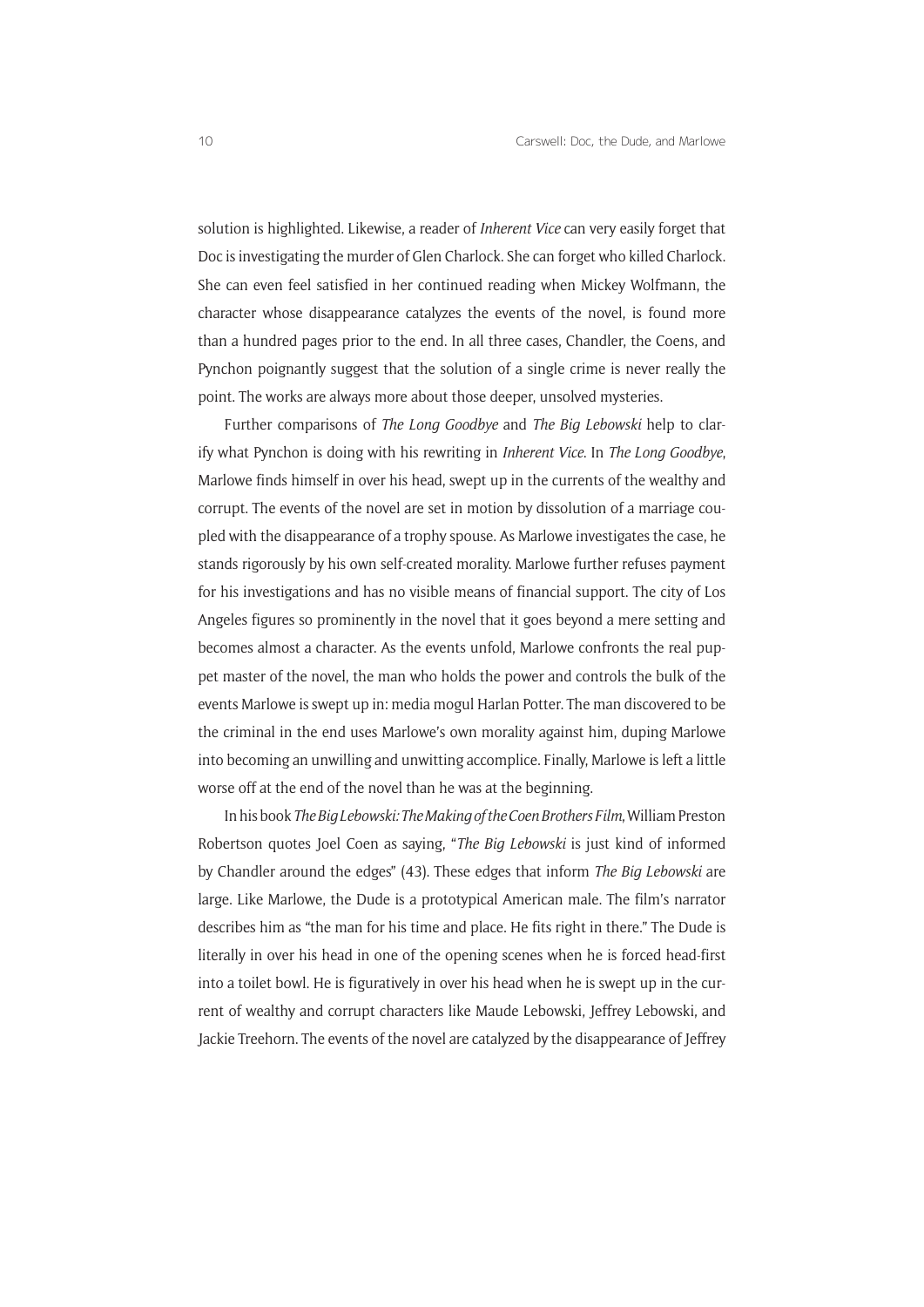Lebowski's trophy wife, Bunny. The Dude stands rigorously by his own self-created morality through the novel. He does not refuse payment for his services, but no one pays him (even so much as what they promise to pay him) and he has no visible means of support. Once again, the city of Los Angeles features so prominently it feels like a character. Robertson quotes Ethan Coen stating, "You wouldn't see [characters like the Dude and Walterl in New York. I mean, you would, but they'd be different in New York" (41). In other words, like Marlowe and Doc Sportello, the Dude seems to be a construct of Los Angeles culture. The Dude confronts Jeffrey Lebowski, who is the real puppet master of the novel, in Pasadena, in nearly the same geographical location where Marlowe confronts Potter. Like Marlowe, the Dude sleeps with the puppet master's daughter. The man discovered to be the criminal in the end uses the Dude's own morality against him, duping him into becoming an unwilling and unwitting accomplice. Finally, the Dude is left a little worse off in the end.

Comparing the novel and the movie side by side, it becomes clear that *The Big Lebowski* shares too many key plot elements of *The Long Goodbye* to be merely "informed by Chandler around the edges." The film, instead, can be viewed as a rewriting of the novel. In both cases, the writers confront images of masculinity. Through Marlowe, Chandler constructs a mythological American male, one who is able to journey into the darkest recesses of society, confront crime, corruption, violence, and temptation, and emerge from it all unscathed. Marlowe represents the man that so many soldiers returning from World War II hoped to become: a man able to shake off the horrors of the world and end up clean (and perhaps sleep with a gorgeous woman, while he's at it). The Coens' reworking of the novel allows them to rewrite this image of masculinity for the 1990s. The Dude sallies forth into a world of corruption and violence with a sense of humor. He is able to recognize that the world he lives in is at times absurd and vacuous, beset on all sides by pop culture, pornography, and a cruel scramble for diminishing resources. This recognition leads him to search for a way to simply abide. Rather than solving the mystery presented at the beginning of the novel (who really killed Sylvia Lennox) and the film (who kidnapped Bunny Lebowski),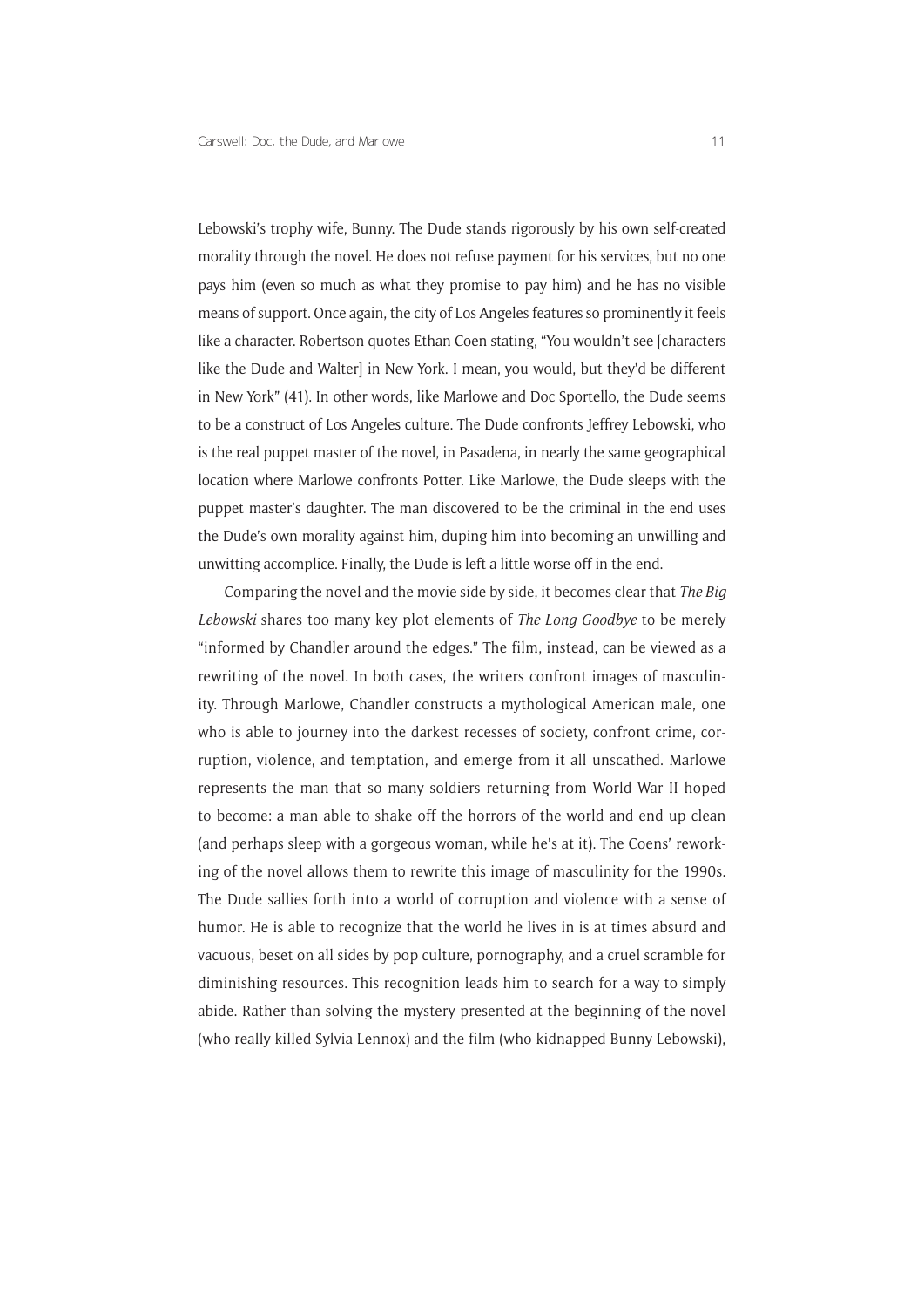the overriding point of both works is to illustrate a man who, in the words of Raymond Chandler in his essay "The Simple Art of Murder," is "the best man in his world and a good enough man for any world" (18). Consistently for Chandler and typically for the Coens, artistic explorations focus primarily on character development.

*Inherent Vice* mirrors many of these conventions. Doc is swept up in the currents of the wealthy and corrupt. Events are catalyzed by a disappearing spouse. Doc stands rigorously by his self-created morality. He has no visible means of support. Los Angeles figures so prominently in the novel that it becomes almost a character. Doc confronts a puppet master (from Palos Verdes, not Pasadena, though the move seems to be one more of geographical convenience than salient difference). Pynchon's use of these conventions, coupled with his longhaired, perpetually stoned, Dude-like protagonist, invites questions regarding the author's choice to move away from certain conventions. For example, if Marlowe is a representation of idealized forties masculinity and the Dude is a representation of compromised nineties masculinity, what is Doc? In what ways is Pynchon playing with the construction of gender, particularly masculinity, with Doc? And what time period is he supposed to represent? Is he a sixties (or, more specifically, March of 1970) masculinity? Is that masculinity idealized, compromised, or something else? Or, building from Linda Hutcheon's notion in *The Politics of Postmodernism* that "we can likely only know the past through our present" (73), is Doc some form of twenty-first century masculinity? And why does Doc, who makes frequent mention and frequent use of his frequent erections, not follow Marlowe and the Dude's example and sleep with the puppet master's daughter? Further, is Doc worse off at the end of the novel? While characters like Bigfoot Bjornsen and Crocker Fenway manipulate Doc's morality, is he really an unwilling or unwitting accomplice, or does his awareness of his own complicity (an awareness that Marlowe and the Dude do not share) place him in a different situation? Pynchon's deviations from the formula established by Chandler invite an exploration into the gender renegotiations of the novel.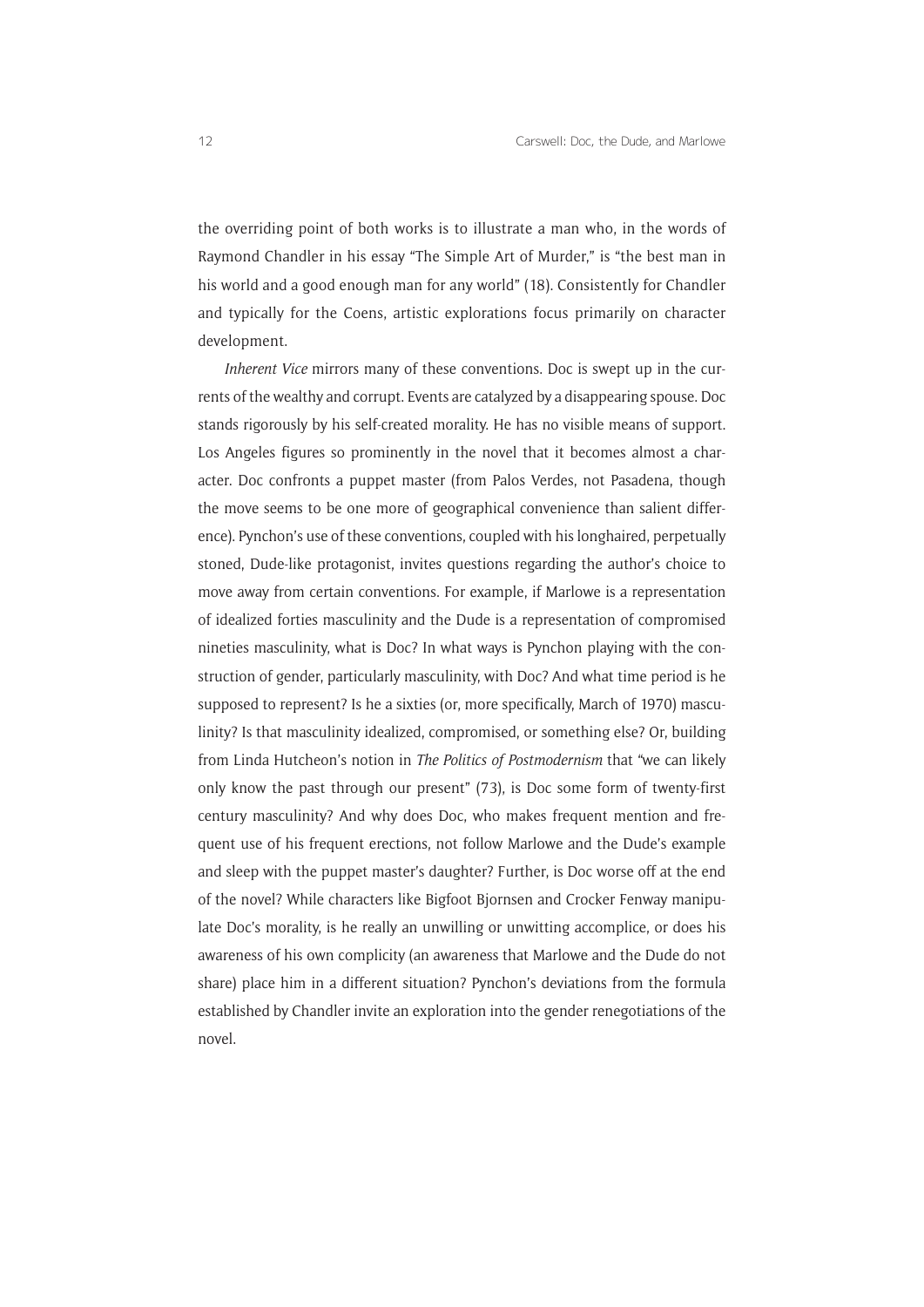### **3. The Best Man of His Time**

The construction of masculinity raises compelling issues. Clearly, this construction is a key element of Raymond Chandler's work. In "The Simple Art of Murder," Chandler claims, "the gradual elucidation of character… is all the detective story has any right to be about" (17). Chandler expands upon this notion by focusing on one overriding characteristic that he seeks to elucidate: masculinity. For Chandler, the detective novel is about investigating what it means to be a man. When he uses the term "man" in "The Simple Art of Murder," he is clearly discussing men, not using an awkward metonym for humans. After stating that the hero of detective fiction "must be the best man in his world and a good enough man for any world," (18) Chandler defines this best man in typically masculine terms. The best man is the type to "seduce a duchess" but not "spoil a virgin." He is neither "eunuch" nor "satyr." He is a "man of honor… in all things." He "talks as a man of his age talks—that is, with rude wit, a lively sense of the grotesque, a disgust for sham, and a contempt for pettiness." In other words, he is "a man fit for adventure" (18). Philip Marlowe is just this sort of man. These characteristics make him a masculine icon in America. In his rewriting of *The Long Goodbye*, Robert Altman has one character repeatedly and intentionally conflate "Marlowe" and "Marlboro" as a way of highlighting Philip Marlowe and the Marlboro Man's shared role as an icon for a ruggedly individual, hyper-masculine man Chandler describes as "the best man in his world" (18).

*The Big Lebowski* is equally concerned with the construction of masculinity. In one pivotal scene, the two characters named Jeffrey Lebowski (the Big Lebowski and the Dude) meet to discuss Bunny Lebowski's kidnapping. The Big Lebowski asks the Dude, "What makes a man?" The Dude does not answer, and the Big Lebowski describes the characteristics of a man, much as Chandler does. According to the Big Lebowski, a man is constructed out of a series of "challenges met" and "competitors bested." He is a veteran of active combat, perhaps wounded (or, in the Big Lebowski's case, partially paralyzed) in warfare but nonetheless able to "achieve." A man is, above all, able "to do the right thing, whatever the cost." A strong man may cry, as the Big Lebowski does, but the permission to cry comes from a lifetime of satisfying the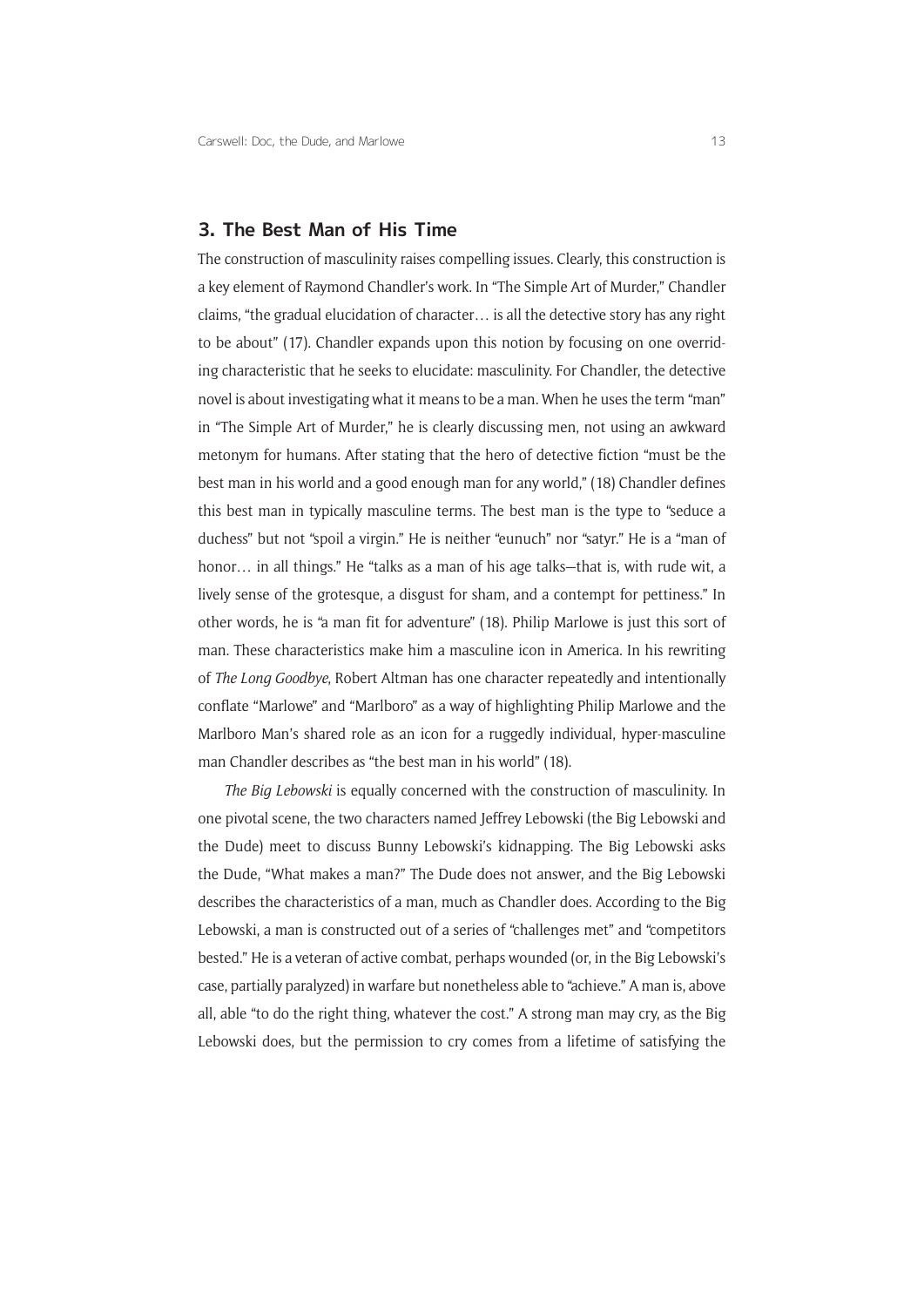criteria of masculinity, and it must be done in a dignified way (a few reluctant tears glimmering in the light of a fireplace in the west wing of a Pasadena mansion). The Dude rejects many of the values presented by the Big Lebowski. Much of the remainder of the film traces the Dude's negotiation of his own constructed masculinity.

Perhaps Louis Menand is the first to observe the construction of masculinity in *Inherent Vice*. Menand titles his *New Yorker* review of the book "Soft-Boiled," suggesting a deflated masculinity for Doc Sportello. Menand further claims, "Philip Marlowe ... would have eaten [Doc Sportello] for breakfast" (75). This is a questionable assessment. A closer examination of Marlowe in *The Long Goodbye* reveals a character who typically takes a punch without throwing a punch in return, who guzzles a bottle of whiskey to make himself pass out so that he can resist the temptation of the *femme fatale* in the upstairs bedroom, and who is tossed about in a storm created by people more wealthy, powerful, and corrupt than him. One of the ways Chandler reclaimed Philip Marlowe from Humphrey Bogart's portrayal of him in *The Big Sleep* was to show a Marlowe in *The Long Goodbye* whose strength comes from his ability to be tough and withstand a great deal of physical and emotional pain, yet be the bigger man and reject the aggression. He is not the type to eat men for breakfast.

Doc Sportello, on the other hand, engages in acts of aggression that overpower anything Marlowe does in *The Long Goodbye*. While Marlowe's unwitting complicity in that novel does directly lead to Roger Wade's murder and Eileen Wade's suicide, Marlowe himself kills no one. Doc, however, kills two men. When confronted with Puck Beaverton—a murderer and a hitman's bodyguard; a brutal man who has just confessed to beating his wife to the point of her hospitalization—Doc beats him to death by slamming his swastika-tattooed head onto a concrete floor, then stands over Puck's dying body, cooks up a fatal amount of heroin, loads a needle, and jabs it into Puck's neck. After essentially killing Puck twice, Doc rushes into a shootout with Adrian Prussia. Prussia is both the hitman whom the LAPD send out to eliminate particularly dangerous characters and the most violent man in a violent novel. Doc demonstrates no fear as he confronts and kills Adrian.

I do not wish to suggest that Doc's double homicide makes him more masculine. If anything, Doc's performance of masculinity during this scene retains too many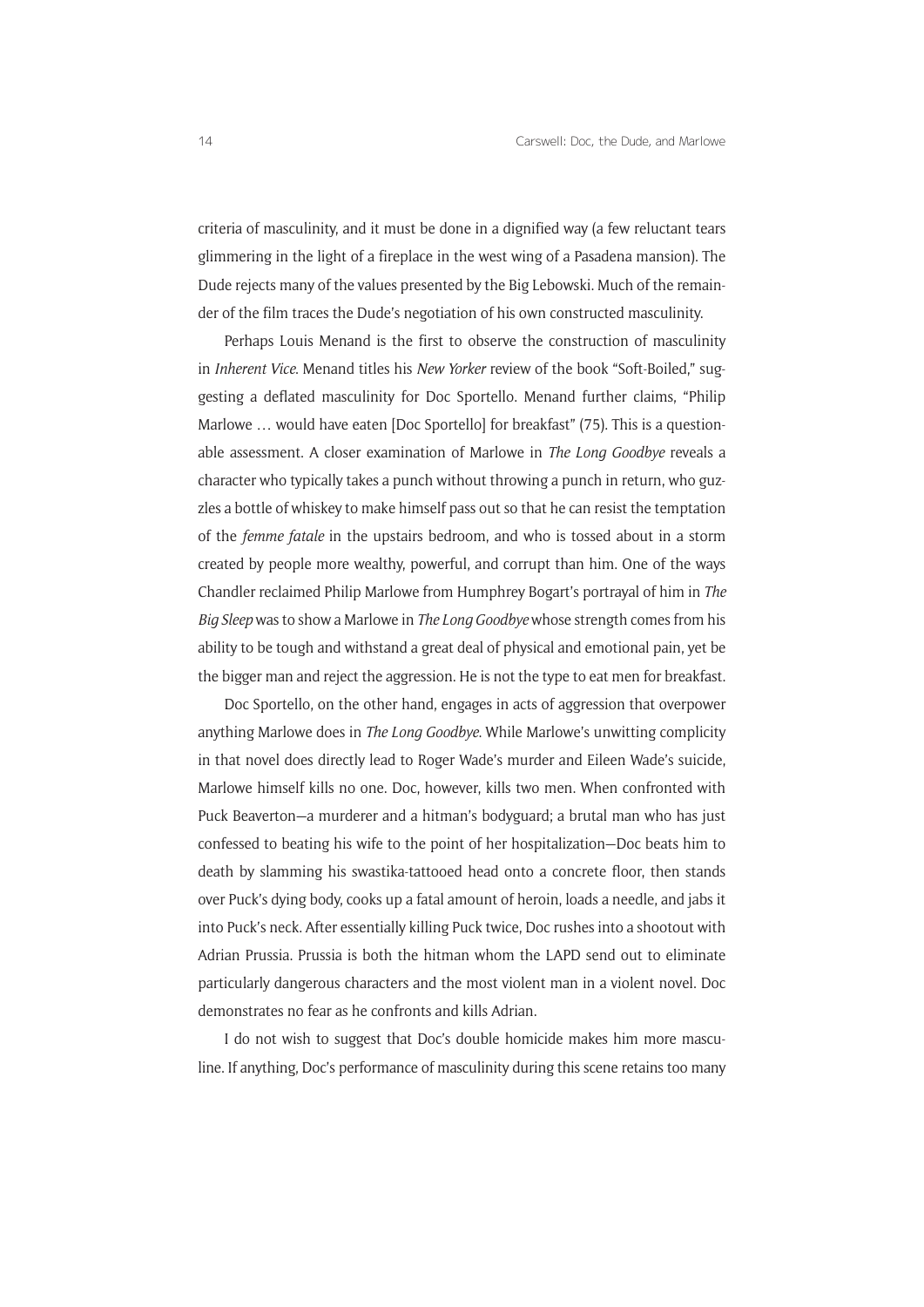characteristics of hegemonic masculinity. This scene is a site where theme and plot clash. On a basic plot level, Doc has to kill both Puck and Adrian or they will kill him. From a narrative standpoint, Doc does not have the option that, for example, the Dude has when he confronts the Big Lebowski. The Dude could stay home. His confrontation and its flawed performance of masculinity—climaxing when his friend Walter yanks the paraplegic Big Lebowski out of his wheelchair and drops him on the floor—is totally unnecessary. Doc, however, must confront Adrian and Puck. From a narrative standpoint, he must kill them. From a thematic standpoint, it is troubling. Twenty-first century constructions of masculinity need to move beyond viewing violence as a chief characteristic of what it means to be a man. Pynchon himself rejects this notion many times throughout his oeuvre. The double homicide is Doc's lowest point in the novel. It saves his life, but also stands as an act he must seek redemption for.

Strangely, while there is no murder at the end of the Chandler novel, the murder at the end of *Inherent Vice* has precedent in two previous rewritings of *The Long Goodbye*. At the end of *A Wild Sheep Chase*, the narrator rigs a clock with a bomb in it. He sends the wealthy, sinister puppet master of the novel into the room with the time bomb. The narrator walks away from the scene. The explosion and murder of the puppet master reverberate in the distance. Similarly, at the end of Altman's *The Long Goodbye*, the nebbish Marlowe goes to Mexico, kills Terry Lennox in cold blood, and dances down the street in celebration of his act of vengeance while the credits roll. Both of these murders are necessary from either a plot or marketing standpoint. If the narrator does not kill the puppet master at the end of *A Wild Sheep Chase*, the supernatural evil that the puppet master seeks will be perpetuated. The puppet master, to maintain his power, will have to kill the narrator. The murder is the only way for the narrator to escape the corruption he has been drawn into. The murder Marlowe commits at the end of *The Long Goodbye* is frivolous. He could have let Terry Lennox live (as he does in the novel). The murder does provide a Hollywood ending. It ties together the story lines in the film that Chandler leaves dangling in the novel. Neither act, however, delves deeply into negotiations with masculinity.

As I mention above, Doc's murders are similarly necessitated by the plot. More to the point, the murders speak deeply about masculinity. Adrian, for one, demonstrates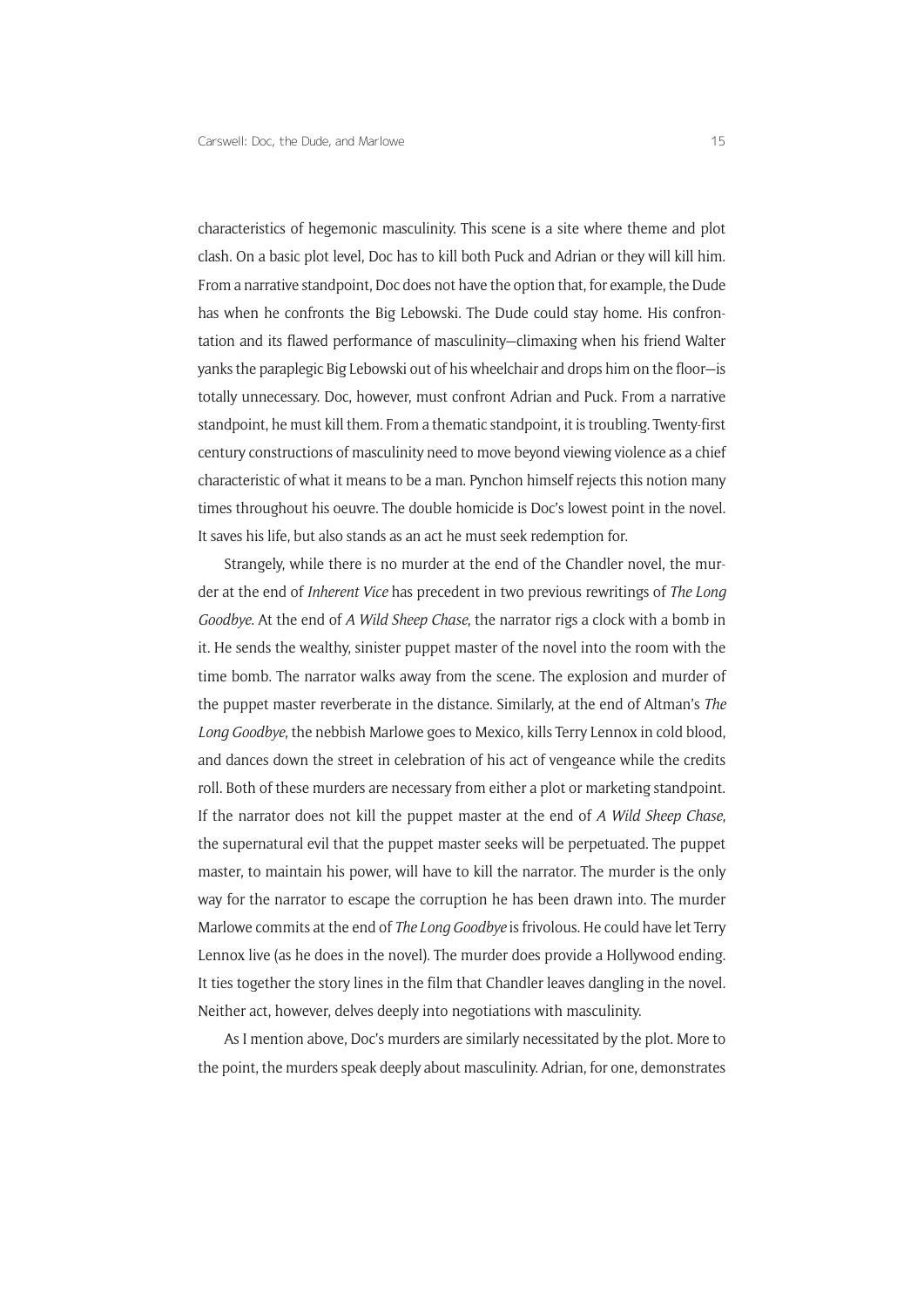many of the typical characteristics of hegemonic masculinity. He is aggressive, inherently violent, and seeks to dominate the men around him. His portrayal harks back to two texts on masculinity from the time of when the novel is set, George Gilder's *Sexual Suicide* (1973) and *Naked Nomads* (1974). Sociologist Michael Kimmel summarizes these texts in *Manhood in America*, stating, "Men, Gilder argued, were biologically driven toward aggression, competition, and violence, naturally 'disposed' to crime, drugs, and violence" (181). Kimmel utilizes Gilder's arguments as a demonstration of the backlash against feminism. He goes on to summarize Gilder's assertions,

[I]f women followed feminist ideals, they would abandon their traditional role as moralistic constraints on men's antisocial natures, and all hell would break loose. Since men were untamable, except in their traditionally responsible roles as father, husband, and breadwinner … women's liberation would result in an anarchistic uprising among men, who would run rampant in an orgy of violence and aggression. (181)

Adrian is this unhinged man, running rampant in an orgy of violence and aggression. Though Doc kills Adrian, Doc does so regrettably, offering Adrian every chance to live, even calling an ambulance for him. Adrian, it seems, would rather die violently than live through an act of kindness. This scene raises questions about masculinity. It casts doubt on the assertions that Adrian is this way "naturally" and that it is his "biological drive" as a man. Adrian's behavior is an outlier for the men in the book. Even the most sinister characters, like Crocker Fenway perched near the top of the Golden Fang network, prefer peaceful settlements to violent ones.

Adrian's behavior takes on another level of meaning when read against Kimmel's examination of seventies masculinity. Kimmel argues that, as a result of the women's liberation movement of the early seventies, many men (like the aforementioned Gilder) sought a retrenchment of hegemonic masculinity. With respect to *Inherent Vice*, this retrenchment can be seen as a return to the Adrian Prussia model. Doc's murder of Adrian speaks to feminism. While Chandler's Marlowe resists any hints of feminism, views women predominately as fatal or damsels in distress, and shows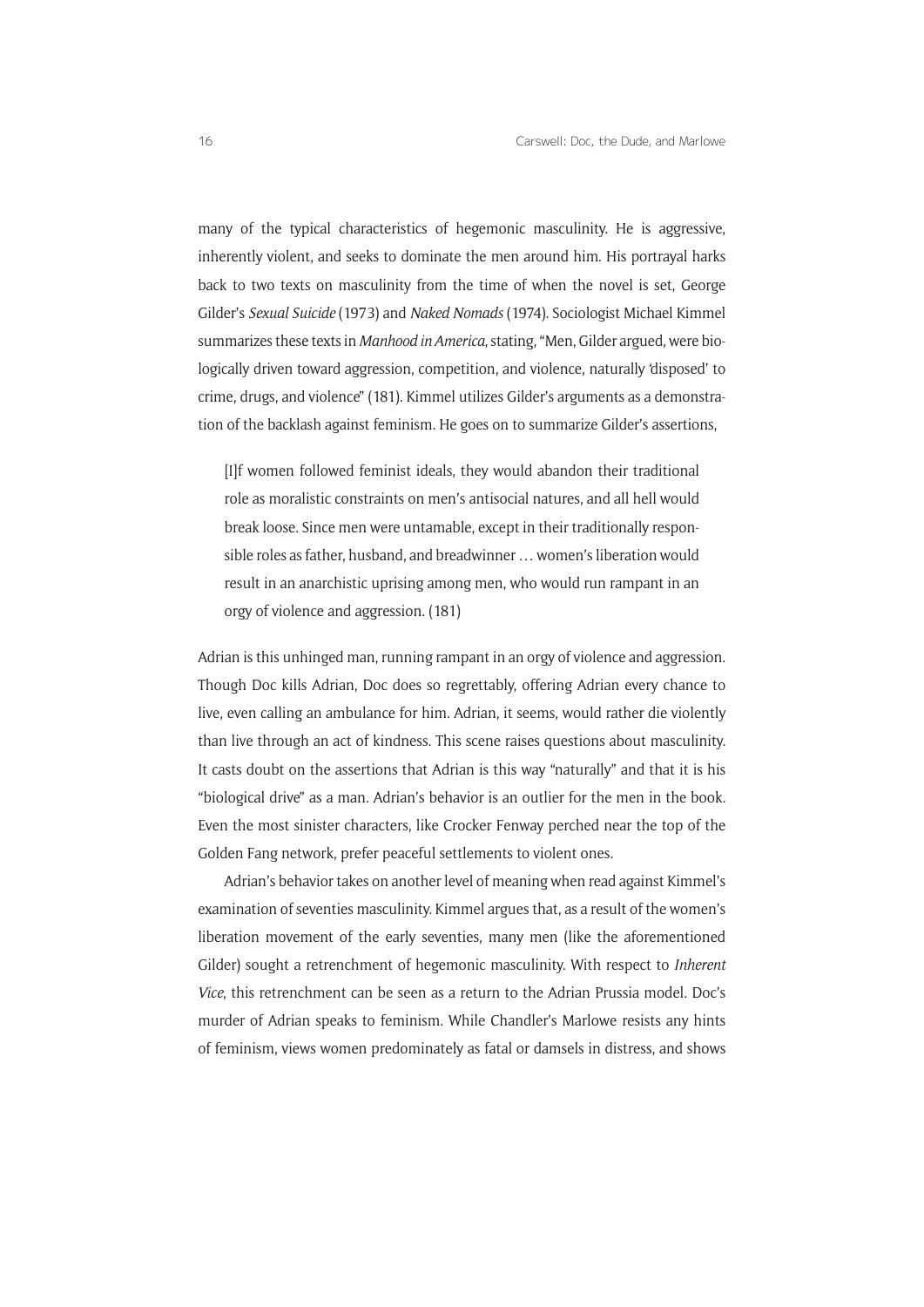real discomfort at women's sexuality—evidenced by his reaction to Eileen Wade's advances, when Marlowe fears he cannot control himself and resist the fatal Eileen, so he drinks straight whiskey until it knocks him out—and the Dude seems uneasy around the feminist Maude Lebowski, choking and stuttering when she uses terms like "vagina" and "beaver pictures," Doc welcomes liberated women. He demonstrates no fear or judgment upon women's sexuality, supporting Trillium Fortnight in her pursuit of Puck, honoring Shasta Fay Hepworth's relationship with Mickey Wolfmann, engaging in an open relationship with Penny Kimball, and acting generally groovy toward Clancy Charlock's affinity for threesomes. He finds no damsels in distress and sees no women as fatal. He is unthreatened by feminism and participates in women's liberation in perhaps the most important way a man can: by treating women as his equals. With this in mind, his murder of Adrian can be read as a murder, also, of retrenched hegemonic masculinity.

### **4. Doc's Performance**

Nonetheless, Louis Menand's summarization of Doc as a fairly goofy, frequentlystoned deviation from the tough-guy private eye is mostly accurate. While Doc demonstrates only a healthy amount of fear for his personal safety, he also has the courage to confront difficult and dangerous situations. But, for Doc, the question seems to be less one of how masculinity should be (or is) constructed and more about how to become a human in the twenty-first century. His rejection of hegemonic masculinity echoes Judith Butler's investigations in *Gender Trouble*. In response to feminist calls for a new and uniform construction of femininity, Butler argues, "[T] he premature insistence on a stable subject of feminism, understood as a seamless category of women, inevitably generates multiple refusals to accept the category" (7). The problem with a stable subject, for Butler, lies in the exclusions it creates, and the power that lies behind such exclusions. Butler explains that

juridical subjects are invariably produced through certain exclusionary practices that do not "show" once the juridical structures of politics has been established. In other words, the political construction of the subject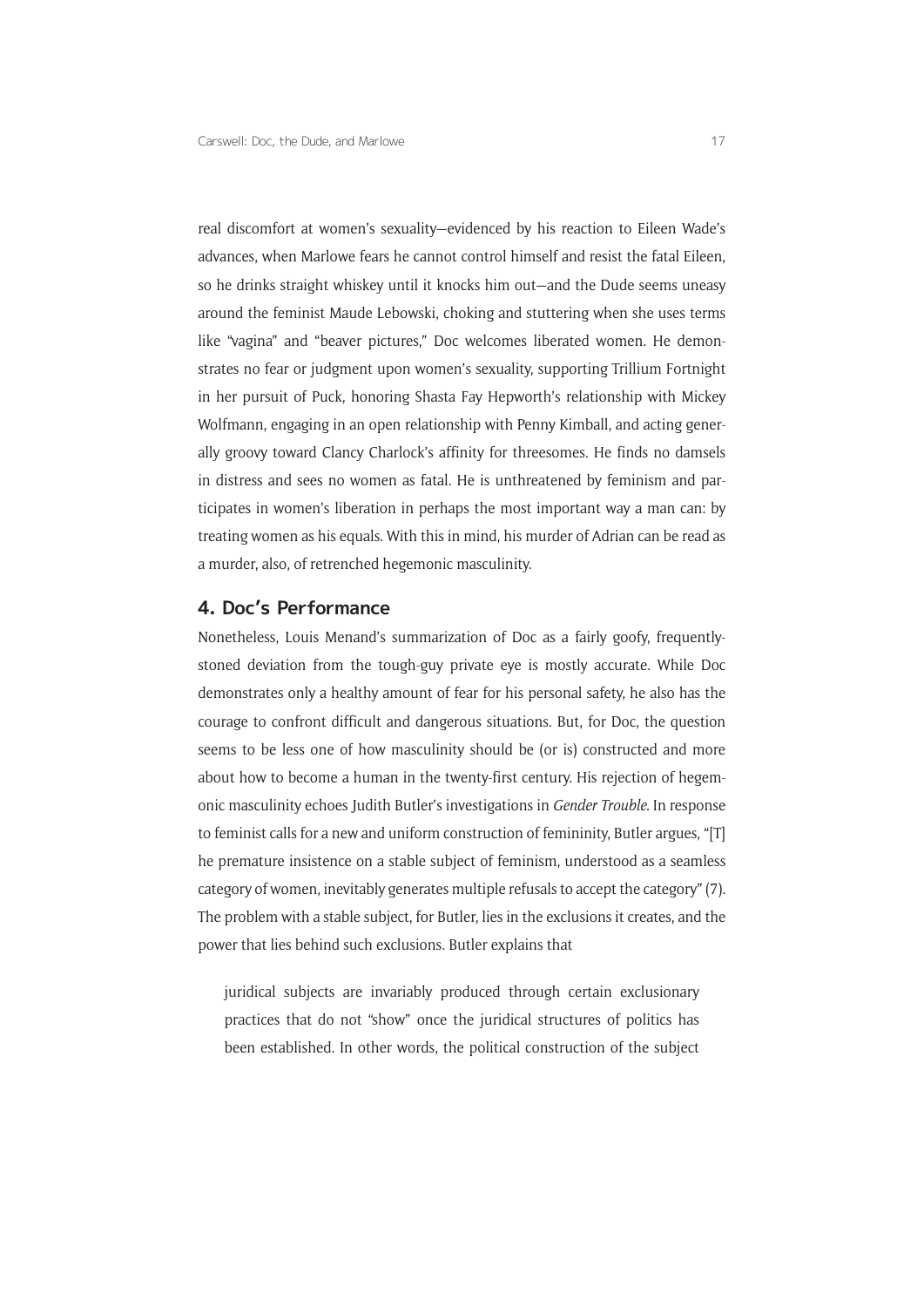proceeds with certain legitimating and exclusionary aims, and these political operations are effectively concealed and naturalized by a political analysis that takes juridical structures as their foundation. (5)

Thus, when members of a gender fail to satisfy the criteria of the stable subject, they are marginalized from mainstream society, disempowered through this marginalization, and this exclusion is justified as the natural or legitimate process.<sup>6</sup> For Butler, "the task is to formulate within this constituted frame a critique of the categories of identity that contemporary juridical structures engender, naturalize, and immobilize" (8). Butler, of course, was discussing the characteristics of what it means to be a woman. Critiquing any criteria creating a stable subject affords feminism a more inclusive means of reconstructing the power structure, in Butler's view. In many ways, Butler's project has been a fairly successful one. In the twenty-first century, the answer to "What does it mean to be a woman?" has come to be, "Whatever a woman wants it to mean." Yet twenty-first century men have yet to make such gender trouble. Masculinity continues to be defined by fairly narrow criteria.

Hegemonic masculinity seeks to create a stable subject of masculinity characterized by a dominance, aggression, independence, emotional invulnerability, physical strength and toughness, heterosexuality, wealth, and a propensity for violence. A text like *The Long Goodbye* perpetuates this hegemonic masculinity. Marlowe more or less demonstrates all of the above-mentioned characteristics. The characteristic he may be excluded from is wealth. However, if one reads Chandler's entire Marlowe oeuvre, one finds that Marlowe has had several cases that resulted in real and significant money. This affords Marlowe a certain amount of independence. It enables him to have no boss and ostensibly no one to whom he must answer for his actions. In this way, he has enough wealth to satisfy the criteria of masculinity, i.e., he has money to buy autonomy.

<sup>6</sup> In a sense, this is what reviewers and readers like Menand are doing when they classify Doc as a wimp. They are marginalizing him for not being more stoic, more violent, more angry, more hegemonically masculine. In other words, these classifications reify toxic masculinity.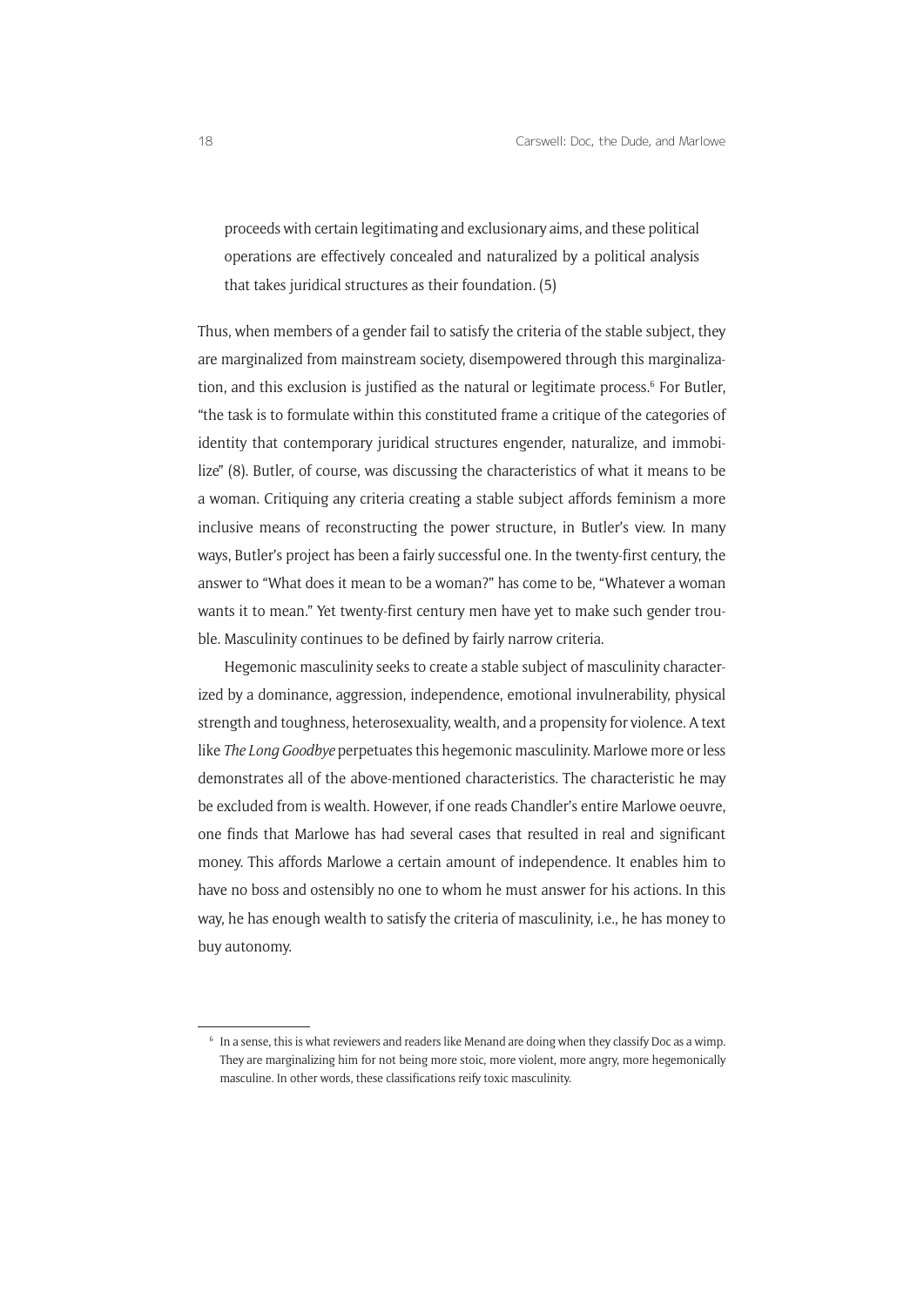The closest parallel to Marlowe in *Inherent Vice* is Doc's friend and nemesis, Bigfoot Bjornson. Like Marlowe, Bigfoot operates independently. He has no partner, and though he is part of the LAPD, he operates with little-to-no oversight. His income from his television work affords him several cars and enough disposable income to collect antique barbed wire. This suggests he has wealth enough to buy some autonomy. Like Marlowe, Bigfoot seeks dominance in every interaction he has. While Doc tries to open himself emotionally to Bigfoot, Bigfoot responds by keeping their relationship out of the emotional realm. The only emotion Bigfoot allows himself is the one emotion hegemonic masculinity allows men: anger. Inherent in anger is the desire for payback. This desire motivates Bigfoot throughout the novel. Bigfoot wants to avenge the murder of his partner. He sets up Doc to kill or be killed by Adrian Prussia and Puck Beaverton, hoping Doc does the former. Adrian and Puck, after all, murdered Bigfoot's partner. Yet when Doc unwittingly avenges the murder for Bigfoot, Bigfoot is unsatisfied. He sets up Doc to find the people further up the line who were complicit in his partner's murder. When Doc extricates himself from Bigfoot's manipulations, Bigfoot remains on the case. Doc watches him drive away, wondering, "How far in this weird twisted cop karma would he have to follow the twenty kilos before it led him to what he thought he needed to know? Which would be what again, exactly?" (350). Doc sees what Bigfoot does not: that vengeance is always unsatisfying. This highlights a fundamental problem with hegemonic masculinity. If one is to shut off all of the emotions that make us human with the exception of anger, then anger should be the most rewarding of all emotions. Instead, because anger is predicated on payback and payback is inevitably unsatisfying, narrowing an emotional life to anger is inherently unfulfilling.

Doc, in contrast, rejects most of the characteristics of hegemonic masculinity. He shapes his life in a way that moves away from the accumulation of wealth. He envisions his detective agency as trafficking in exchanges outside the traditional marketplace, working "for folks who if they paid him anything it'd be half a lid or a small favor down the line or maybe only just a quick smile, long as it was real" (314).<sup>7</sup>

<sup>7</sup> For a more complete exploration of Doc's economics, see "*Inherent Vice* and Being in Place" in *Occupy Pynchon: Politics after* Gravity's Rainbow.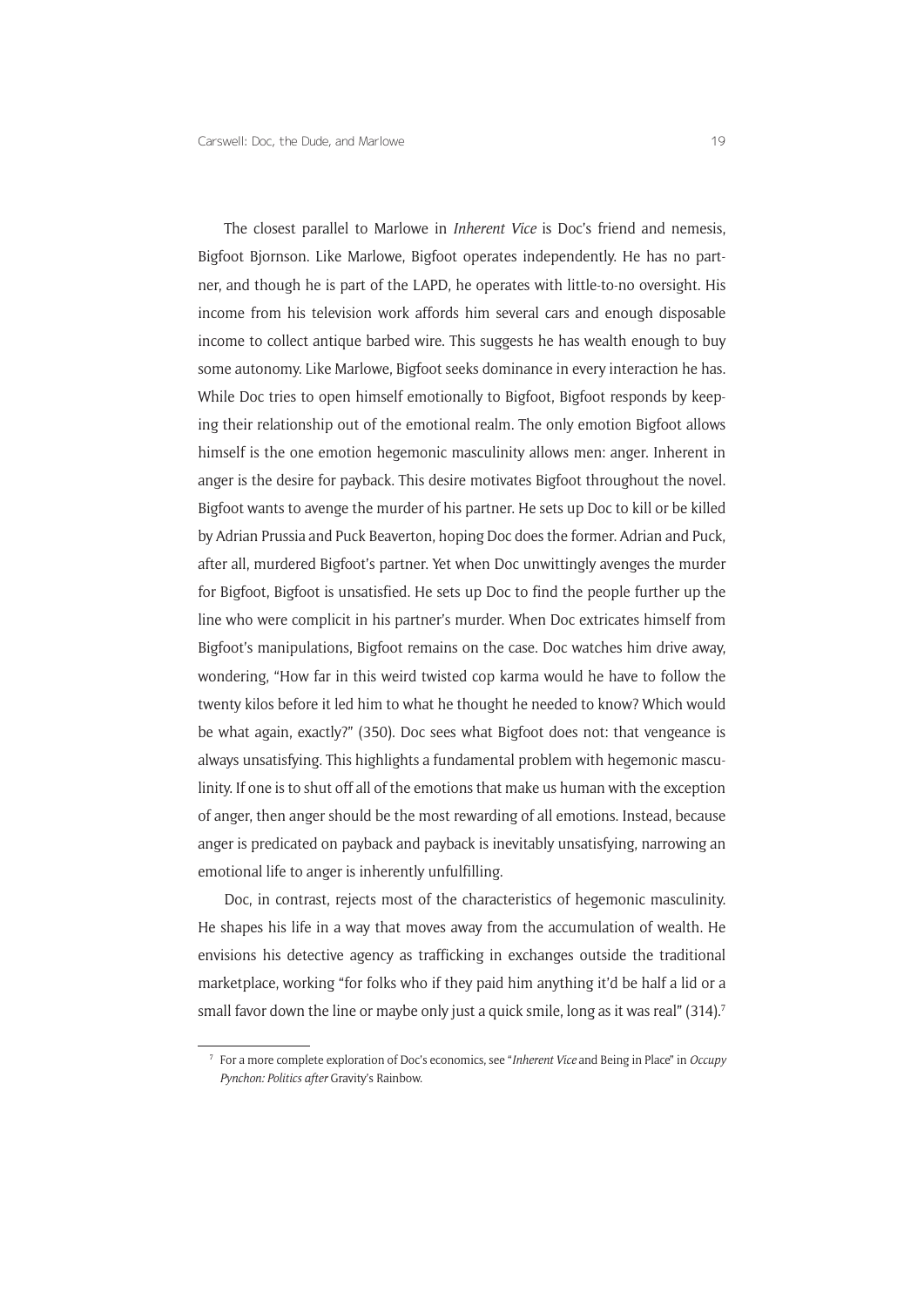He similarly rejects relationships of dominance and submission, preferring instead relationships to be as equitable as possible. Most importantly, he is open emotionally. Unlike Marlowe or Bigfoot, who are only allowed to feel anger, Doc experiences a range of emotions. He allows himself to be sad, to be happy, and to feel love in various ways—familial love, love for friends, love for lovers past and present, and love for his enemies. His rejection of hegemonic masculinity reaches its peak when Doc returns the twenty kilos of heroin to the Golden Fang.

Doc does not meet the Golden Fang alone. We learn, "Doc brought Denis along for, well maybe not muscle, but something like that, some kind of protection he hadn't realized till lately he needed" (348). In other words, Doc brings Denis to the exchange because he wants a friend with him, someone who can offer emotional support. Additionally, when Doc negotiates the exchange of heroin, he turns down money, negotiating instead for immunity from the Golden Fang for himself and his family and friends. These negotiations include the release of Coy Harlingen from the network of the Golden Fang. Coy is allowed to return to his family. To say he is forgiven for his time as a police informant is too simple. Coy neither asks for forgiveness nor performs any type of penance. Payback is not part of the equation. He instead offers his word that he will be an honest family man henceforth, and he is afforded the opportunity to be one. The key to the entire exchange is a trust between Doc and the Golden Fang. Doc explains his reasons to Denis, saying, "What? I should only trust good people? man, good people get bought and sold every day. Might as well trust somebody evil once in a while, it makes no more or less sense. I mean I wouldn't give odds either way" (349). Of course, the reader must not forget that Doc's greatest talent throughout the novel is his ability to win while betting on the long shot.

This exchange takes on a revolutionary perspective when one considers that Pynchon's crime novel depicts a neoliberal society in which the concerns of the marketplace supersede all other concerns. In this society, one of the most important appendages for maintaining power is a massive carceral state legitimated by a desire for payback. And, in the climax of the novel, Doc forces an exchange that rejects both the neoliberal marketplace and the ideology of payback in the carceral state. This rejection is first predicated on Doc's rejection of hegemonic masculinity.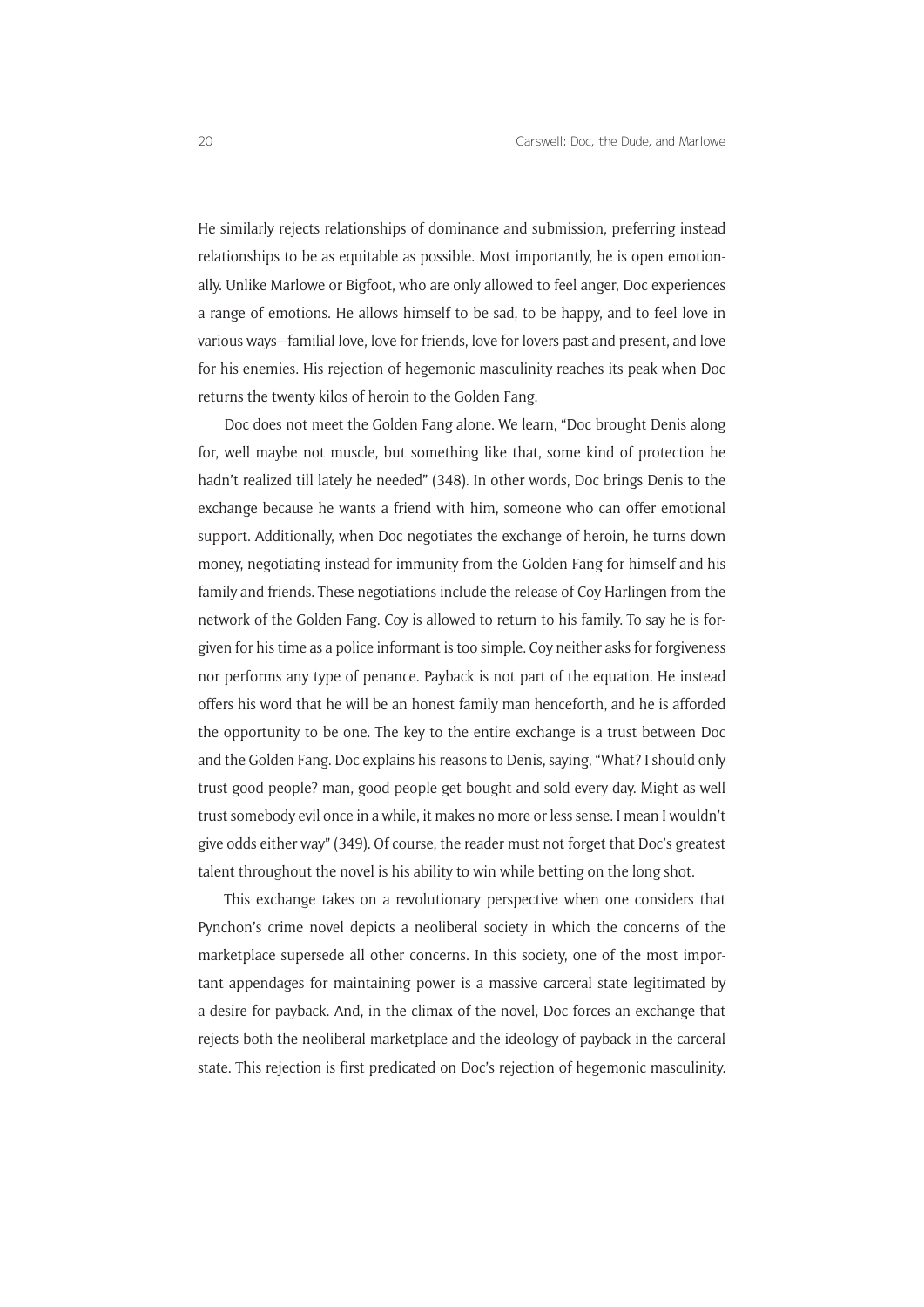However, Doc's rejection is complicated. It is neither ideal nor complete. It can be revolutionary, but the revolutionary potential is unstable.

Judith Butler argues, "[*G*]*ender* is not a noun, but neither is it a set of free-floating attributes, for we have seen that the substantive effect of gender is performatively produced and compelled by the regulatory practices of gender coherence" (33). Doc is aware of the "regulatory practices of gender coherence" and he abides by some of them. Like a hegemonic male, Doc is heterosexual. He is a sports fan. He breaks from his investigation to pursue his heterosexual desires and to watch the NBA playoffs. He complicates this by demonstrating an openness to other sexualities and by breaking the guy code when he skips the playoffs to have a post-coital conversation with Penny. Still, his rejection of hegemonic masculinity is an incomplete negotiation. He abides by certain characteristics and rejects others. Fundamentally, his masculinity is a performance. Doc is not alone in this regard. As mentioned above, Judith Butler questions the notion that a person has a true gender, one that exists independent of juridical processes, regulatory practices, and cultural pressures. Instead, we perform our genders. We do not necessarily have a choice in these performances, nor do we necessarily have an epistemological core below these performances.

Doc is nothing if not performative. He inhabits several disguises and personas throughout the novel. He utilizes aliases. He hands out false business cards. He wears various hairstyles and wigs and outfits that signify distinct roles and socioeconomic standings. He even goes by "Doc," though his name is Lawrence and he holds no doctoral degree. He is able to transform himself according to the spaces he inhabits. He can trade his huaraches and Hawaiian shirt for a John Garfield suit that allows him to pass at an exclusive club where only the wealthy, the powerful, the "in place" dine. Yet his chameleon-like tendencies are outed early in the novel. When Tariq Khalil visits Doc's office, Doc greets the member of the Black Guerilla Family, saying, "Say… what it is, my brother" (14). Tariq responds, "Never mind that shit," then stares "under different circumstances offensively, at Doc's Afro" (14). Immediately, Tariq recognizes a performance and makes Doc aware of the recognition. Doc responds by performing instead as an investigator, asking only the questions he needs answers to, giving only the responses his client needs. Tariq continues his performance of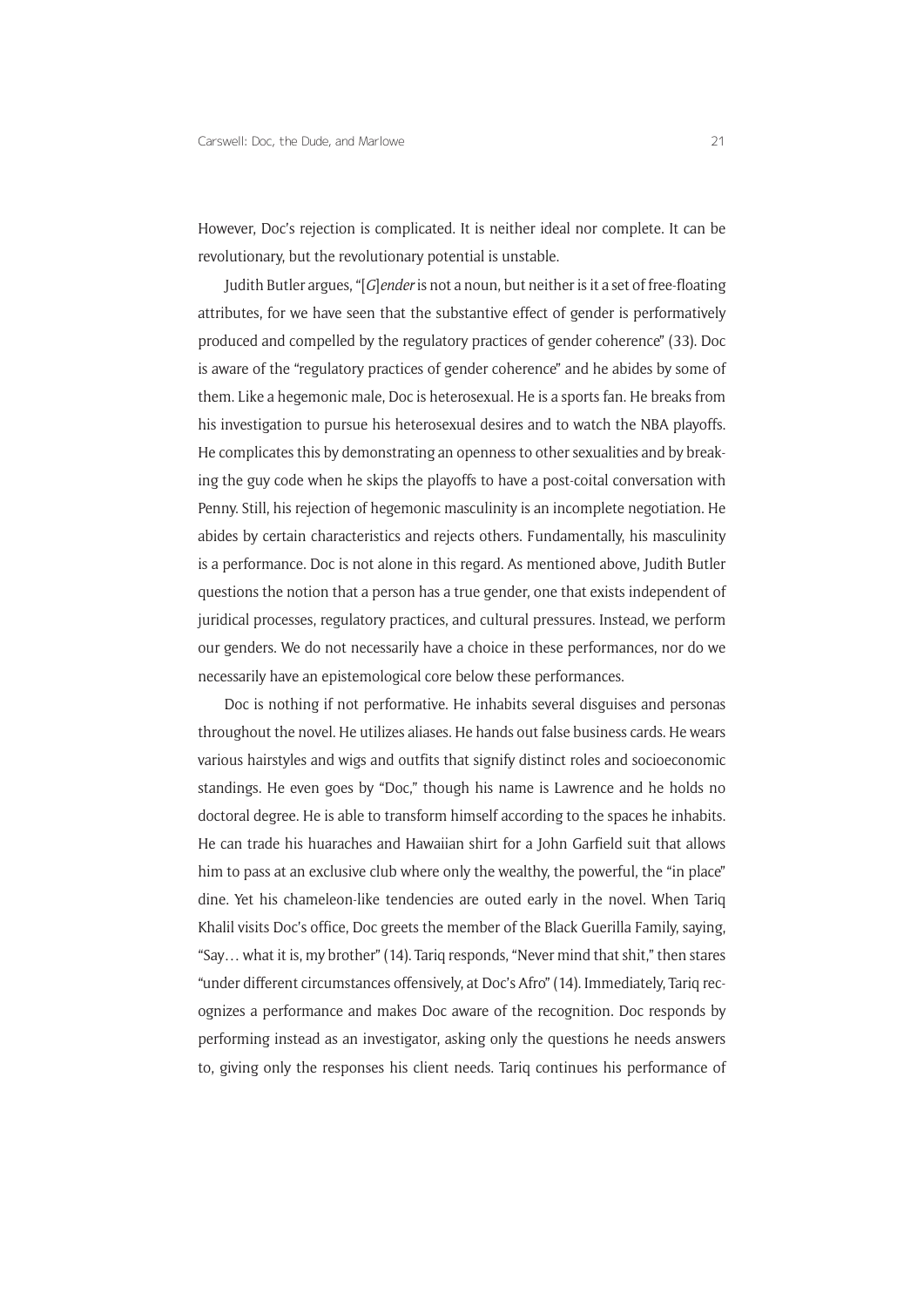masculinity by seeking to establish dominance by criticizing Doc's financial state, saying, "Secretary's off today" when Doc starts typing out his own ticket. Tariq continues to try to get the upper hand through a series of smart aleck remarks. Doc does not take the bait. His performance of that particular type of masculinity ended when Tariq asked him to "Never mind that shit." From that point forward, Doc performs an alternate masculinity, one that renegotiates hegemonic masculinity while resisting the impulse to create a new, stable model of masculinity.

#### Judith Butler observes

Gender is a complexity whose totality is permanently deferred, never fully what it is at any given juncture in time. An open coalition, then, will affirm identities that are alternately instituted and relinquished according to the purposes at hand; it will be an open assemblage that permits of multiple convergences and divergences without obedience to a normative telos of definitional closure. (22)

Doc's performances permanently defer a single or unified masculinity. In response to the power of the Golden Fang specifically and contemporary neoliberal society in general, Doc alternately institutes and relinquishes performances of masculinity as a move toward a more autonomous and egalitarian society. He opens the door for alternate masculinities, multiple convergences and divergences that likewise seek a revolutionary potential. Perhaps this is Pynchon's most significant break in his rewriting of *The Long Goodbye* and *The Big Lebowski*: his rejection of their narrow constructions of masculinity. Doc shrugs off the gendered tropes of detective fiction and dismisses the questions of what it means to be a man. Instead, he searches for ways to be a more fully realized human: how to live with integrity, how to love his enemy as well as his neighbor, how to construct and maintain a community, and how to face the corruption of his world with humor and generosity.

### **Competing Interests**

The author has no competing interests to declare.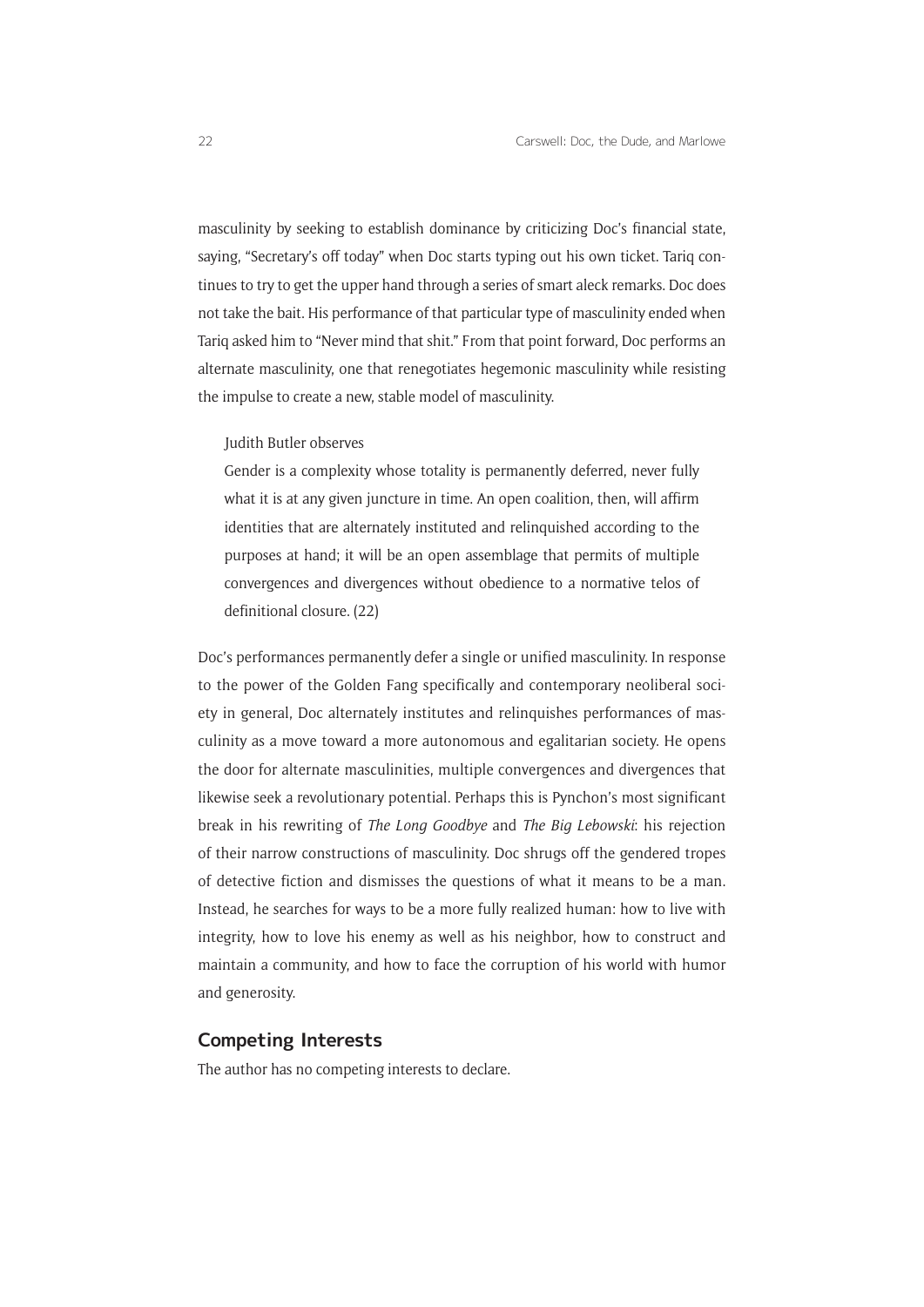### **References**

**Altman, R,** dir. 1973 *The Long Goodbye*. United Artists.

- **Barthes, R** 1988 *Image, Music, Text*. 1977. Translated by Stephen Heath. New York: Noonday.
- **Butler, J** 1999 *Gender Trouble: Feminism and the Subversion of Identity*. 1990. New York: Routledge.
- **Carswell, S** 2017 *Occupy Pynchon: Politics after*. Gravity's Rainbow. Athens: U of Georgia P.
- **Chandler, R** 1992 *The Big Sleep*. 1939. New York: Vintage.
- **Chandler, R** 1992 *The Long Goodbye*. 1953. New York: Vintage.
- **Chandler, R** 1988 *The Simple Art of Murder*. 1950. New York: Vintage.
- **Coen, J,** dir. 1998 *The Big Lebowski*. Prod. Ethan Coen. Universal Studios.
- **de Beauvoir, S** 2010 *The Second Sex*. 1949. Translated by Constance Borde and Sheila Malovany-Chevallier. New York: Knopf.
- **Flusfeder, D** 2009 "Chandler in Flares." *New Statesman*, 42–3. 3 Aug. 2009.
- **Greenblatt, S** 1988 *Shakespearean Negotiations*. Berkeley: U of California P.
- **Gregory, C** 1973 Rev. of *The Long Goodbye*, dir. Robert Altman. *Film Quarterly* 26(4): 46–8. DOI: <https://doi.org/10.2307/1211501>
- **Hutcheon, L** 1989 *The Politics of Postmodernism*. New York: Routledge. DOI: [https://](https://doi.org/10.4324/9780203426050) [doi.org/10.4324/9780203426050](https://doi.org/10.4324/9780203426050)
- **Jameson, F** 1993 "The Synoptic Chandler." *Shades of Noir: A Reader*. Copjec, J (ed), 33–56. New York: Verso.
- **Kimmel, M** 2006 *Manhood in America: A Cultural History*. 2nd ed., New York: Oxford.
- **Kimmel, M** 2008 *Guyland: The Perilous World Where Boys Become Men*. New York: Harper.
- **Kimmel, M** 2010 *Misframing Men: The Politics of Contemporary Masculinities*. New Brunswick, NJ: Rutgers UP.
- **Kirn, W** 2009 "Drugs to Do, Cases to Solve." *New York Times Book Review* 9. 23 Aug. 2009.
- **Kristeva, J** 1986 "Word, Dialogue and Novel." *The Kristeva Reader*. Moi, T (ed.), 34–61. Columbia UP.